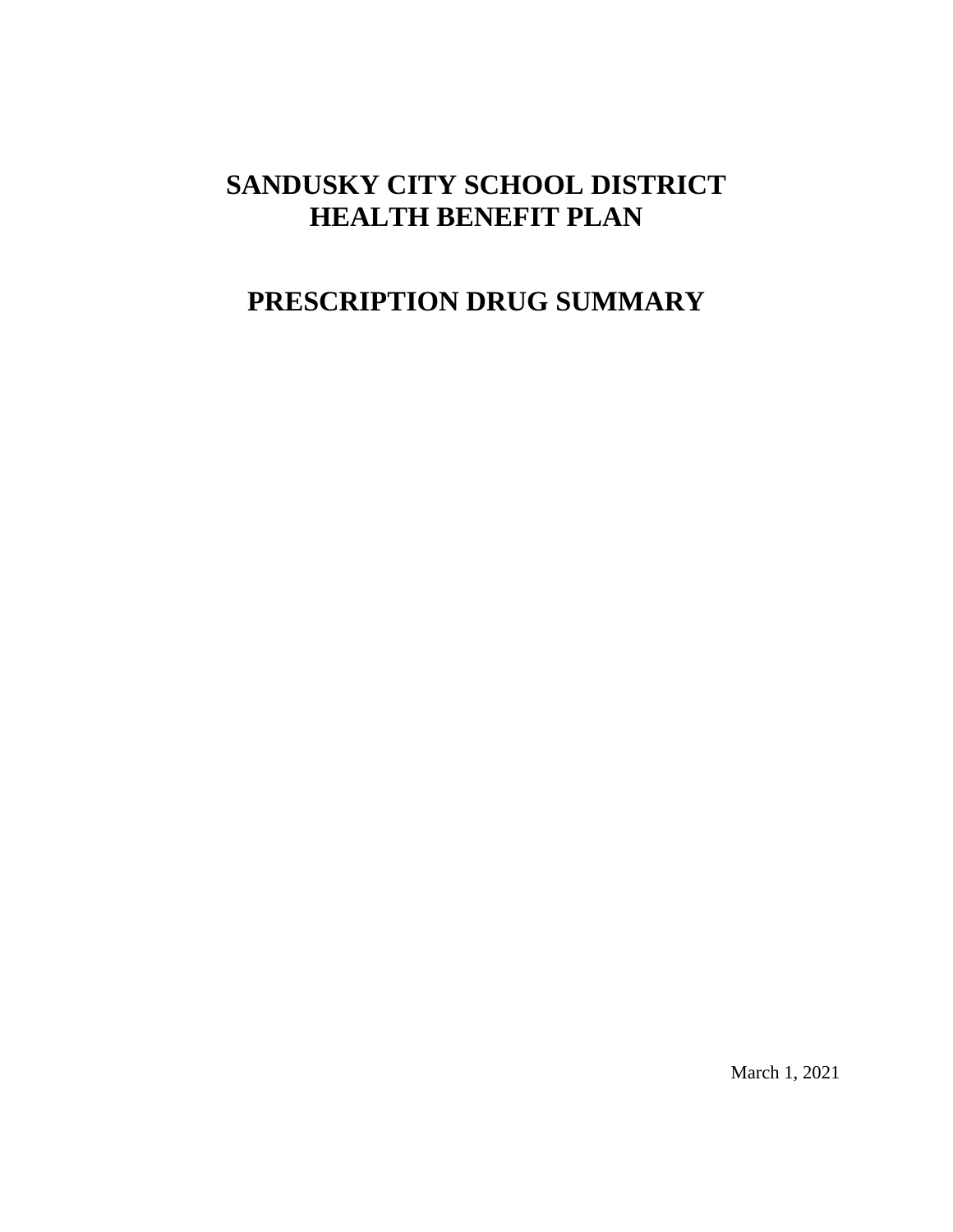# **TABLE OF CONTENTS**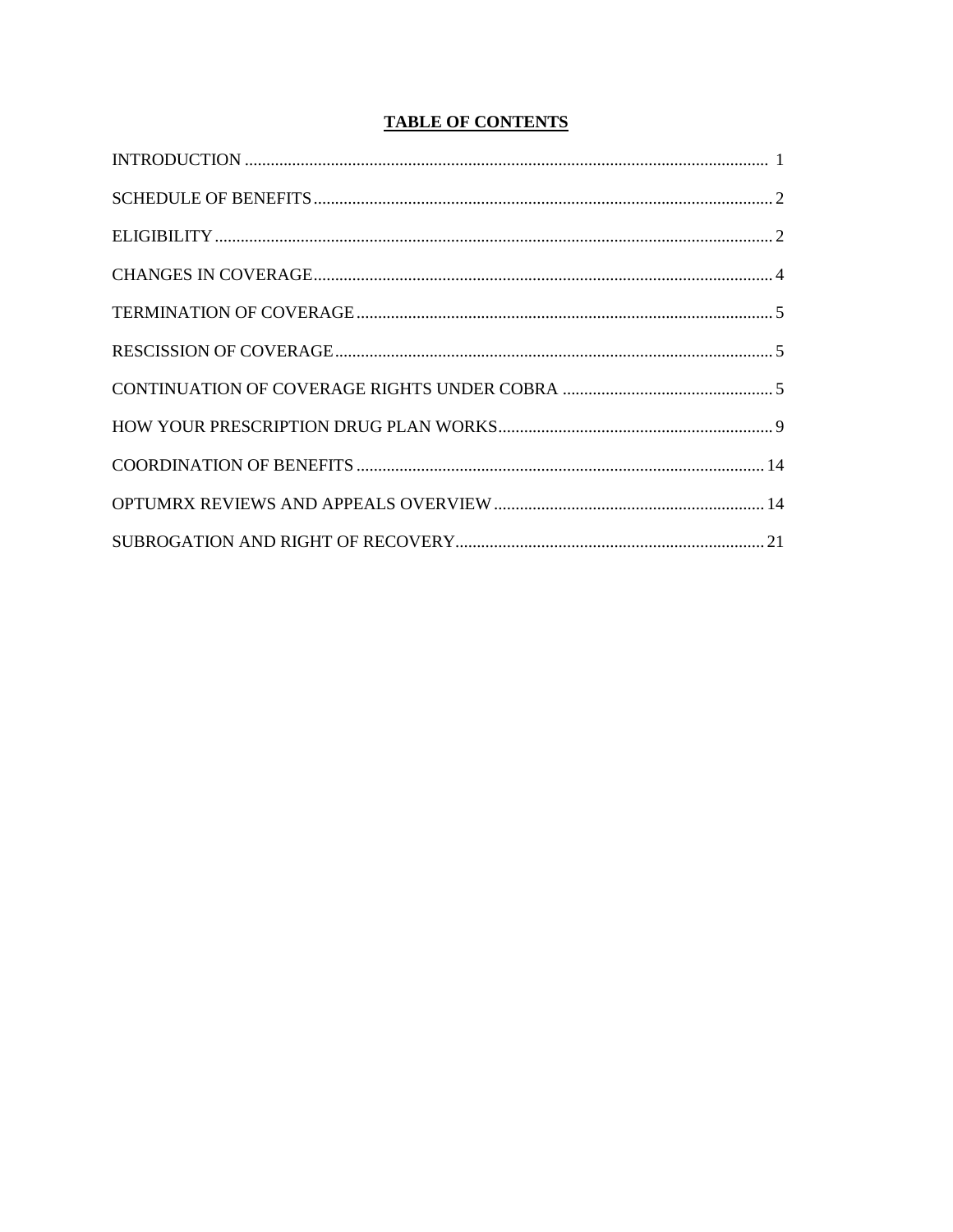#### **INTRODUCTION**

This Summary contains general information about the prescription drug benefits available to you as a Covered Person in the Health Benefit Plan of the Sandusky City School District (the "Plan"). The prescription drug benefits described in this Summary are administered by OptumRx and are separate from any prescription drug benefits that are available under your medical plan administered by Medical Mutual.

All persons who meet the following criteria are covered by the Plan and are referred to in this Summary as **Covered Persons, you or your**. They must:

- pay for coverage if necessary; and
- satisfy the eligibility conditions specified by the Plan.

If you or your family members are covered by more than one health care plan, you may not be able to collect benefits from both plans. Each plan may require you to follow its rules or use specific doctors, hospitals or pharmacies, and it may be impossible to comply with both plans at the same time. Read all of the rules very carefully, including the Coordination of Benefits section, and compare them with the rules of any other plan that covers you or your family.

This Summary does not contain all the terms and conditions of your prescription drug coverage, and is subject in all respects to any information that may be provided to you, at any time or from time to time, by the Plan or OptumRx for the purpose of clarification, correction or otherwise. The Plan has the exclusive right to interpret and apply the terms of this Summary. This Summary may be modified by riders and amendments or superseded and replaced by a new summary. Many words used in this Summary have special meanings. These words will appear capitalized. Capitalized words that are not defined in this Summary shall have the same meaning, as appropriate, as set forth in your Medical Mutual Benefit Book for the Plan's medical benefits.

The decision about whether to pay any claim, in whole or in part, is within the sole discretion of the Plan and OptumRx, subject to any available reviews and appeals. Benefits will be determined and administered in accordance with the administrative policies and procedures of OptumRx.

The Plan includes drug coverage management and other utilization, clinical and cost savings programs. Certain prescription drugs may require a prior authorization for which your doctor will need to provide additional information to determine coverage. Coverage for certain medications may require prior use of another medication first. Some medications may be subject to a quantity limit based on manufacturer recommendations for general prescribing. For more detailed information regarding drug coverage, please contact an OptumRx representative using the telephone number located on your prescription benefit ID card. You can also register online at www.optumrx.com to obtain more information on drug coverage and your cost under the Plan, or download the OptumRx mobile application on your mobile device.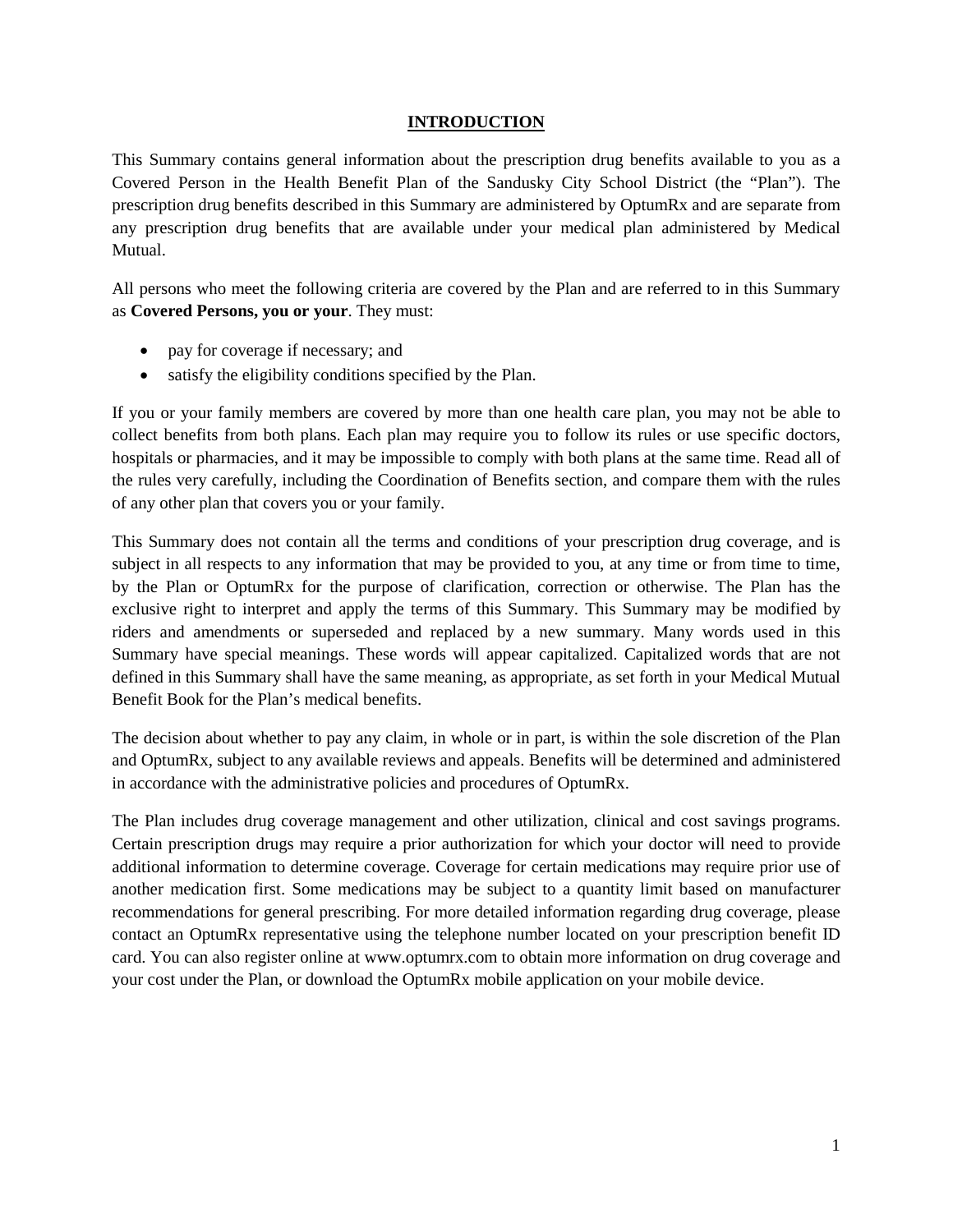# **SCHEDULE OF BENEFITS**

Benefit Period: Calendar Year

Dependent Age Limit: The end of the month of the 26<sup>th</sup> birthday

The below Schedule of Benefits corresponds to the prescription drug benefit package available through the Sandusky City School District (the "District") and shows your financial responsibility for prescription drug benefits under the Plan. After you have paid the amounts indicated in the Schedule of Benefits, the Plan covers the remaining liability for the covered charge, subject to benefit maximums. The covered charge is the maximum amount that can be considered for prescription drug benefit payment by the Plan. Out-of-pocket maximum(s) and deductibles that may apply will renew each benefit period. Utilization management programs are subject to change from time to time.

| <b>Cost Sharing</b>                                                              |                    |                                   |                      |  |  |
|----------------------------------------------------------------------------------|--------------------|-----------------------------------|----------------------|--|--|
| For Covered Services, you pay the following portion, based on the Allowed Amount |                    |                                   |                      |  |  |
|                                                                                  | Retail (up to a 30 | Retail ( $Rx$ filled a $3rd$ time | <b>Home Delivery</b> |  |  |
|                                                                                  | days supply)       | within a 180-day period)          | (90 days supply)     |  |  |
| <b>Generic</b>                                                                   | \$15.00            | \$30.00                           | \$30.00              |  |  |
| <b>Formulary</b>                                                                 | \$50.00            | \$50.00                           | \$50.00              |  |  |
| <b>Non-Formulary</b>                                                             | \$100.00           | \$100.00                          | \$100.00             |  |  |
| <b>Utilization Management</b>                                                    |                    |                                   |                      |  |  |
| <b>Step Therapy</b>                                                              |                    | Yes                               |                      |  |  |
| <b>Prior Authorization</b>                                                       |                    | <b>Yes</b>                        |                      |  |  |
| <b>Drug Quantity Management</b>                                                  |                    | <b>Yes</b>                        |                      |  |  |
| <b>Exclusive Specialty</b>                                                       |                    | Yes                               |                      |  |  |
| <b>Dispense as Written</b>                                                       |                    | <b>Yes</b>                        |                      |  |  |
| <b>Home Delivery/Retail Program</b>                                              |                    | CVS90 Saver                       |                      |  |  |

For Prescription Drugs received from non-Network Pharmacies, you pay the entire amount at the Pharmacy and file a claim form with OptumRx. OptumRx will reimburse you for 75% of the Allowed Amount, minus the Prescription Drug Copayment, as indicated. You may be responsible for any amount in excess of the Prescription Drug Covered Charges. If the Prescription Drug is not available from a Network Pharmacy, you will not be subject to this reduced reimbursement.

Coverage is provided for Contracting Home Delivery Pharmacies only. Services received from any Non-Contracting Home Delivery Pharmacy are excluded.

# **ELIGIBILITY**

# **Enrolling for Coverage**

Eligible Employees and other eligible individuals may enroll for individual prescription drug coverage or they may enroll themselves and their Eligible Dependents in family prescription drug coverage, as permitted by the Plan. Under individual coverage, only the Card Holder is covered. Under family coverage, the Card Holder and the Eligible Dependents who have been enrolled are covered. Coverage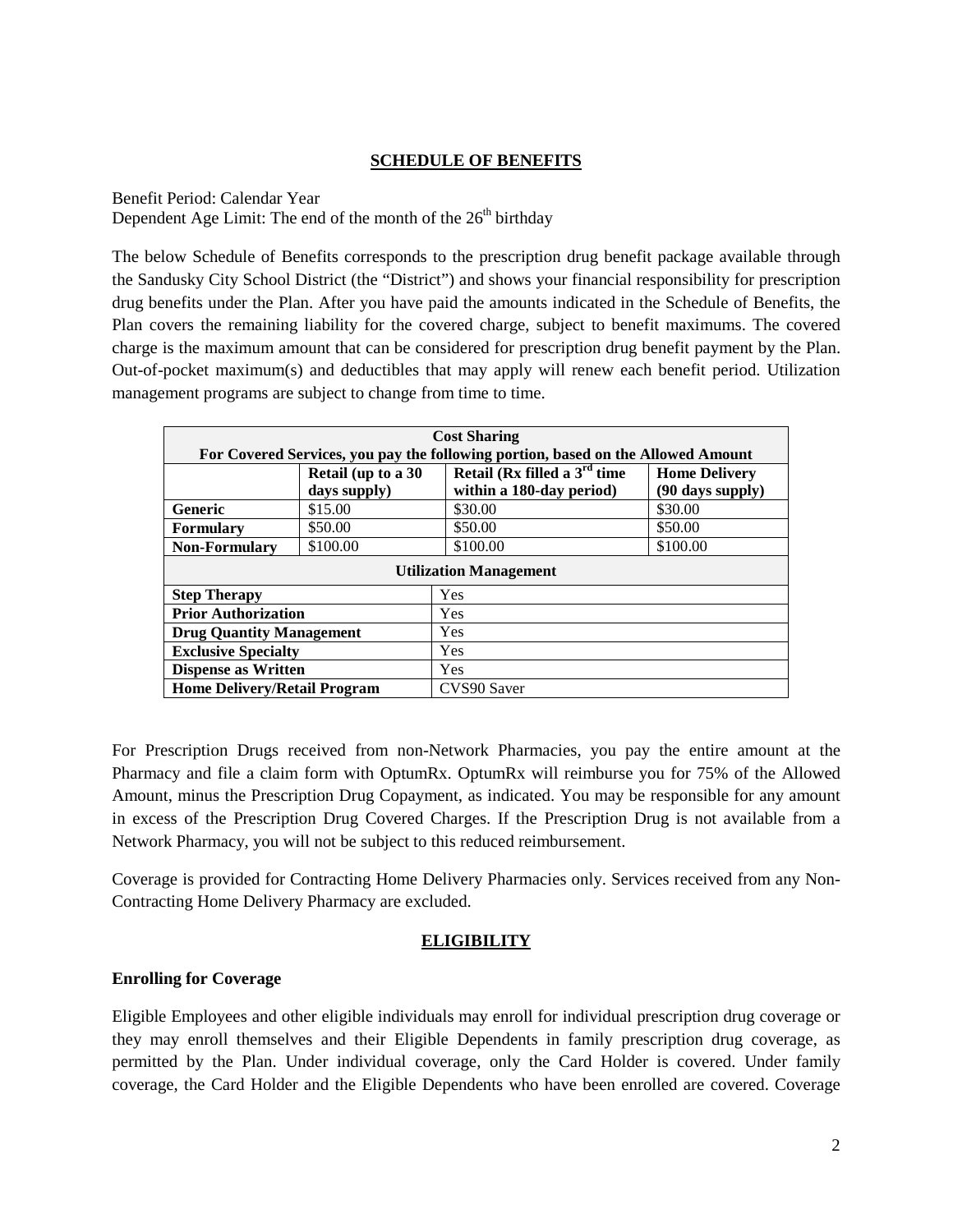will not begin until your enrollment has been approved by the Plan and you have been given an effective date.

# **Covered Person**

A Covered Person is the Card Holder, and if family coverage is in force, the Card Holder's Eligible Dependents.

# **Card Holder**

A Card Holder is an Eligible Employee or other eligible individual who has enrolled for coverage under the terms and conditions of the Plan and persons continuing coverage pursuant to COBRA or other legally mandated continuation of coverage.

# **Eligible Employees**

An Eligible Employee is:

An employee of the District who meets the eligibility requirements of the District including working the required number of hours that the District requires for eligibility. Any applicable waiting period must be satisfied, but will not exceed 90 days.

No person who is eligible to enroll will be denied enrollment based upon health status, health care needs, genetic information, previous medical information, disability or age.

# **Eligible Dependents**

An Eligible Dependent is:

- the Card Holder's spouse, provided you are not legally separated;
- the Card Holder's or spouse's:
	- o natural children;
	- o children placed for adoption and legally adopted children;
	- o children for whom either the Card Holder or Card Holder's spouse is the legal guardian or custodian; or
	- o any children who, by court order, must be provided health care coverage by the Card Holder or Card Holder's spouse.
- the Card Holder's stepchildren, provided the natural parent remains married to the Card Holder and resides in the household.

To be considered Eligible Dependents, children's ages must fall within the age limit specified in the Schedule of Benefits. Eligibility will continue past the age limit for Eligible Dependents who are unmarried and primarily dependent upon the Card Holder for support due to a physical handicap or intellectual disability which renders them unable to support themselves. This incapacity must have started before the age limit was reached and must be medically certified by a physician. You must notify the Plan of the Eligible Dependent's desire to continue coverage within 31 days of reaching the limiting age. After a two-year period following the date the Eligible Dependent meets the age limit, the Plan may annually require further proof that the dependence and incapacity continue.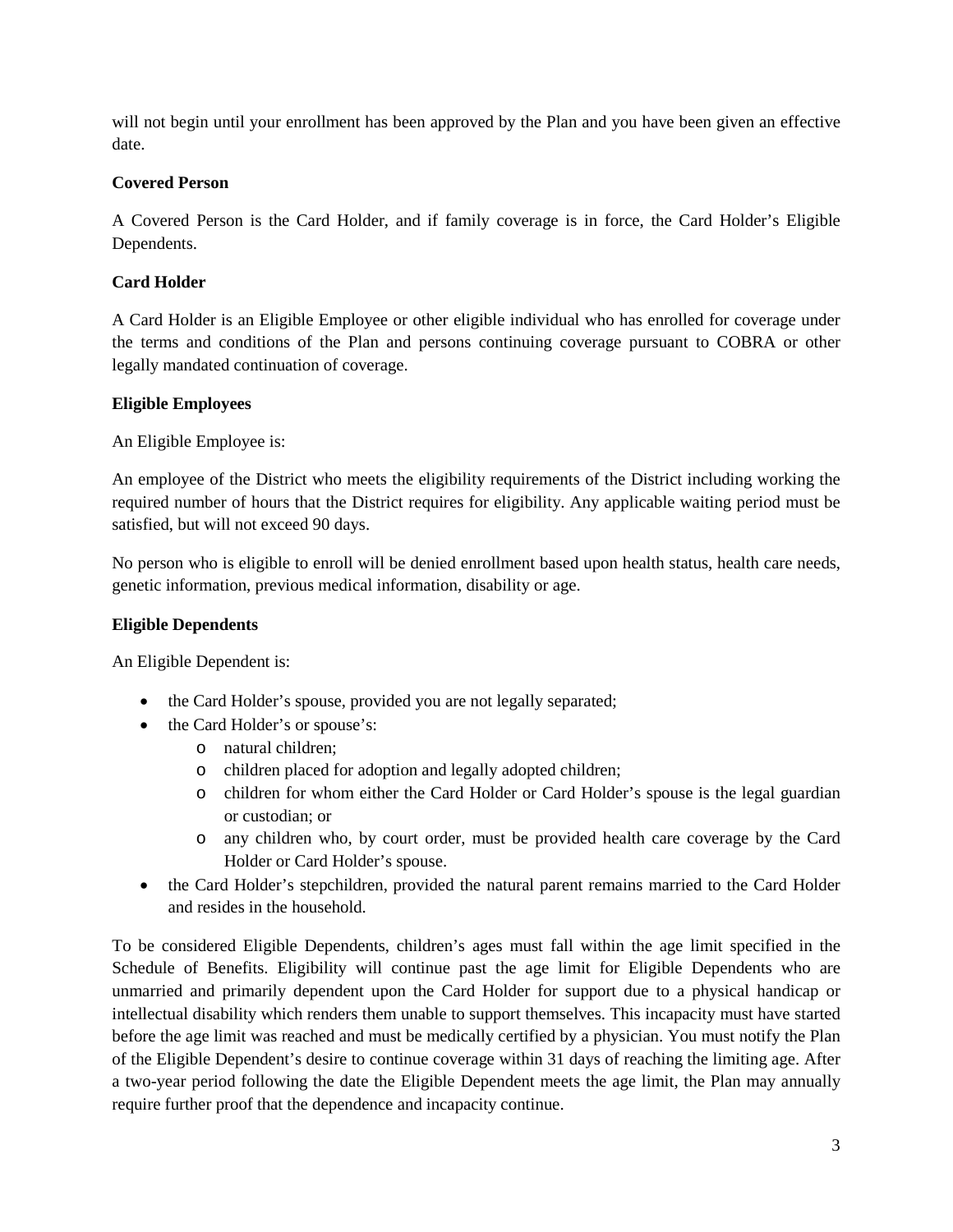## **Child Support Order**

In general, a medical child support order is a court order that requires an Eligible Employee to provide medical coverage for his or her children in situations involving divorce, legal separation or paternity dispute. A medical child support order may not require the Plan to provide any type or form of benefit, or any option not otherwise provided under the Plan, except as otherwise required by law. The Plan provides benefits according to the requirements of a medical child support order that is entered by a court of competent jurisdiction or by a local child support enforcement agency. The Plan will promptly notify affected Card Holders if a medical child support order is received. The Plan will notify these individuals of its procedures for determining whether medical child support orders meet the requirements of the Plan; within a reasonable time after receipt of such order, the Plan will determine whether the order is acceptable and notify each affected Card Holder of its determination. Once the dependent child is enrolled under a medical child support order, the child's appointed guardian will receive a copy of all pertinent information provided to the Eligible Employee. In addition, should the Eligible Employee lose eligibility status, the guardian will receive the necessary information regarding the dependent child's rights for continuation of coverage under COBRA.

# **Effective Date**

Coverage starts at 12:01 a.m. on your effective date. Your effective date is determined by the Plan. No benefits will be provided for services, supplies or charges incurred before your effective date. The District will have rules regarding when your coverage becomes effective, including any applicable waiting periods. The District will notify you of the date your group coverage will become effective at the time you enroll for coverage.

# **CHANGES IN COVERAGE**

## **HIPAA Special Enrollment Rights**

If you are declining enrollment in the Plan for yourself or your dependents (including your spouse) because of other health insurance or group health plan coverage, you may be able to enroll yourself and your dependents in the Plan if you or your dependents lose eligibility for that other coverage (or if the employer stops contributing toward your or your dependents' other coverage). However, you must request enrollment within 31 days after your or your dependents' other coverage ends (or after the employer stops contributing toward the other coverage).

In addition, if you have a new dependent as a result of marriage, birth, adoption, or placement for adoption, you may be able to enroll yourself and your dependents. However, you must request enrollment within 31 days after the marriage, birth, adoption, or placement for adoption.

To request special enrollment or obtain more information, please contact the benefits office at the District. Also, for more details please refer to your Medical Mutual Benefit Book.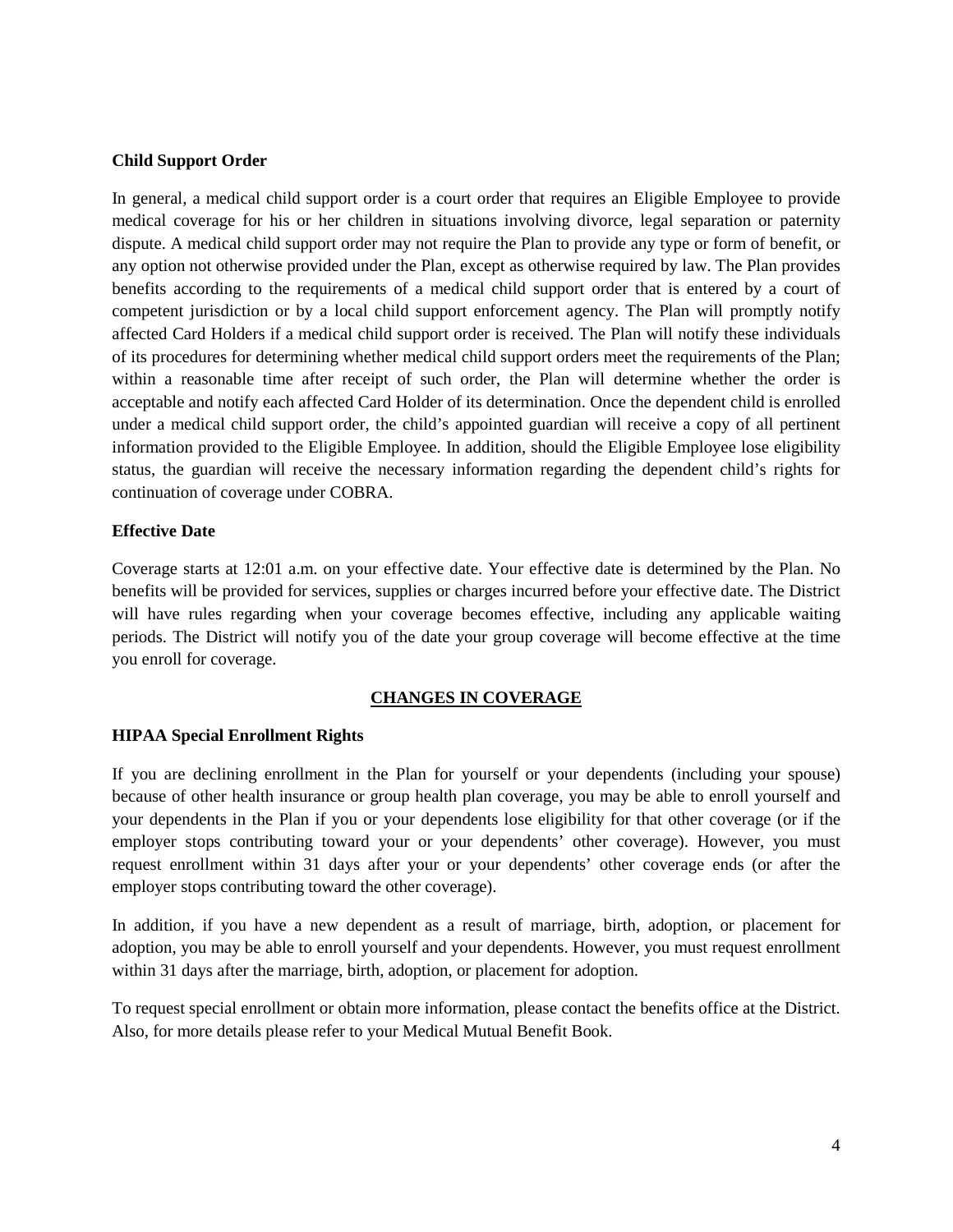# **TERMINATION OF COVERAGE**

## **How and When Your Coverage Stops**

Your coverage as described in this Summary stops:

- When the Card Holder fails to make the required contributions.
- On the date a Covered Person enrolled as a spouse under the Plan stops being an Eligible Dependent.
- At the end of the month during which a Covered Person enrolled as a child under the Plan stops being an Eligible Dependent.
- At the end of the month during which the Card Holder becomes ineligible.
- On the day a final decree of legal separation, divorce, annulment or dissolution of the marriage is filed, a Card Holder's spouse will no longer be eligible for coverage under the Plan.
- Immediately upon notice if:
	- o a Covered Person allows a non-Covered Person to use his/her identification card to obtain or attempt to obtain benefits; or
	- o a Covered Person intentionally misrepresents a material fact provided to the District or OptumRx or commits fraud or forgery. If your coverage is rescinded, you will be given 30 days' advance written notice, during which time you may request a review of the decision.

# **RESCISSION OF COVERAGE**

A rescission of coverage means that your coverage is retroactively terminated to a particular date, as if you never had coverage under the Plan after the date of termination. Your coverage can only be rescinded if you (or a person seeking coverage on your behalf) perform an act, practice, or omission that constitutes fraud; or unless you (or a person seeking coverage on your behalf) make an intentional misrepresentation of material fact, as prohibited by the terms of the Plan. You will be provided with 30 calendar days' advance notice before your coverage is rescinded. You have the right to request an internal appeal of a rescission of your coverage.

Your coverage may also be retroactively terminated for any period of time for which you did not pay the required contribution to coverage, including COBRA premiums.

# **CONTINUATION OF COVERAGE RIGHTS UNDER COBRA**

# **Introduction**

This section has important information about your right to COBRA continuation coverage, which is a temporary extension of coverage under the Plan. **This notice explains COBRA continuation coverage, when it may become available to you and your family, and what you need to do to protect your right to get it.** When you become eligible for COBRA, you may also become eligible for other coverage options that may cost less than COBRA continuation coverage.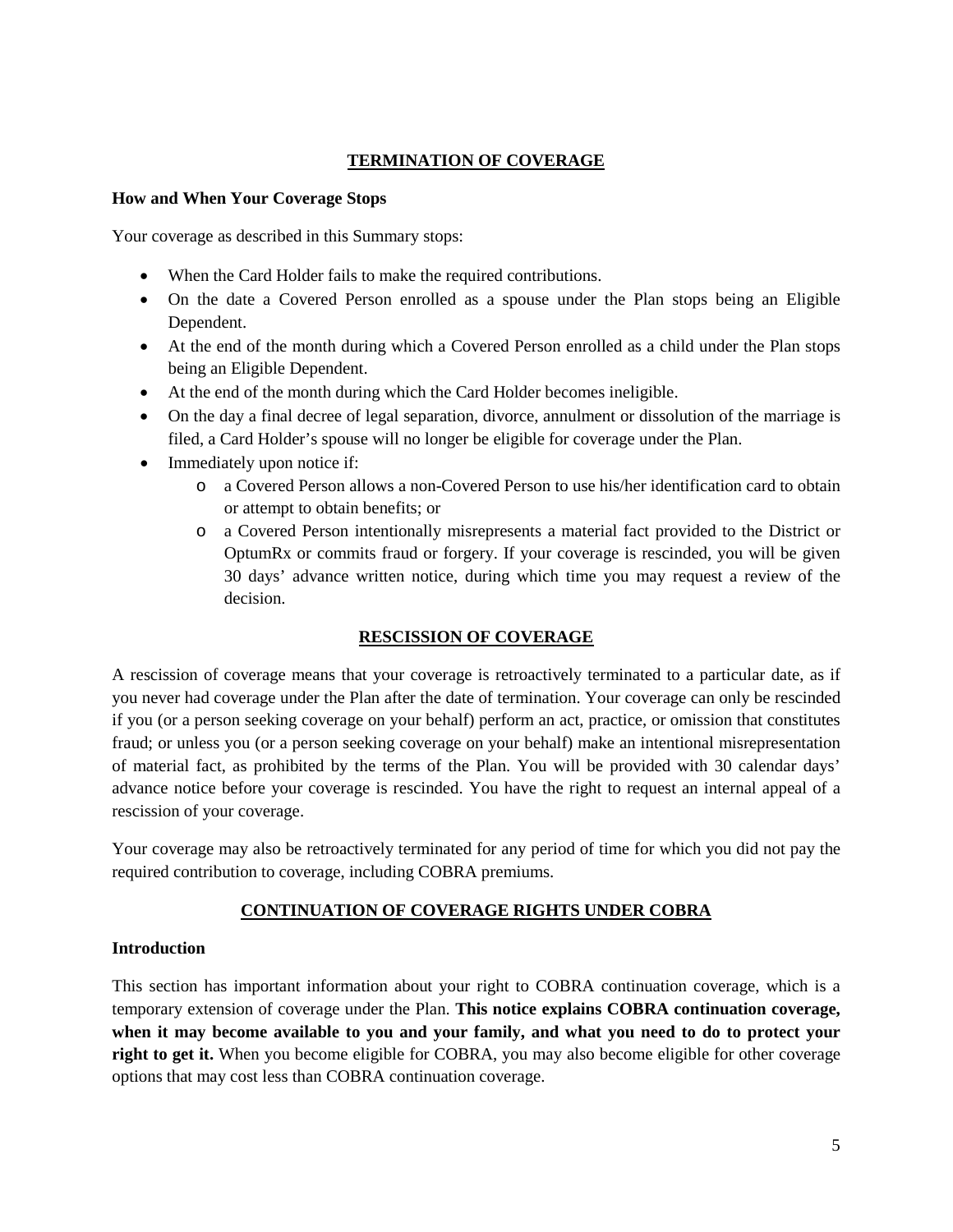The right to COBRA continuation coverage was created by a federal law, the Consolidated Omnibus Budget Reconciliation Act of 1985 (COBRA). COBRA continuation coverage can become available to you and other members of your family when group health coverage would otherwise end. For more information about your rights and obligations under the Plan and under federal law, you should review your Medical Mutual Benefit Book or contact the benefits office at the District.

**You may have other options available to you when you lose group health coverage.** For example, you may be eligible to buy an individual plan through the Health Insurance Marketplace. By enrolling in coverage through the Marketplace, you may qualify for lower costs on your monthly premiums and lower out-of-pocket costs. Additionally, you may qualify for a 30-day special enrollment period for another group health plan for which you are eligible (such as a spouse's plan), even if that plan generally doesn't accept late enrollees.

# **What is COBRA continuation coverage?**

COBRA continuation coverage is a continuation of Plan coverage when it would otherwise end because of a life event. This is also called a "qualifying event." Specific qualifying events are listed later in this section. After a qualifying event, COBRA continuation coverage must be offered to each person who is a "qualified beneficiary." You, your spouse, and your dependent children could become qualified beneficiaries if coverage under the Plan is lost because of the qualifying event. Under the Plan, qualified beneficiaries who elect COBRA continuation coverage must pay for COBRA continuation coverage.

If you're an employee, you'll become a qualified beneficiary if you lose your coverage under the Plan because of the following qualifying events:

- Your hours of employment are reduced, or
- Your employment ends for any reason other than your gross misconduct.

If you're the spouse of an employee, you'll become a qualified beneficiary if you lose your coverage under the Plan because of the following qualifying events:

- Your spouse dies;
- Your spouse's hours of employment are reduced;
- Your spouse's employment ends for any reason other than his or her gross misconduct;
- Your spouse becomes entitled to Medicare benefits (under Part A, Part B, or both); or
- You become divorced or legally separated from your spouse.

Your dependent children will become qualified beneficiaries if they lose coverage under the Plan because of the following qualifying events:

- The parent-employee dies;
- The parent-employee's hours of employment are reduced;
- The parent-employee's employment ends for any reason other than his or her gross misconduct;
- The parent-employee becomes entitled to Medicare benefits (Part A, Part B, or both);
- The parents become divorced or legally separated; or
- The child stops being eligible for coverage under the Plan as a "dependent child."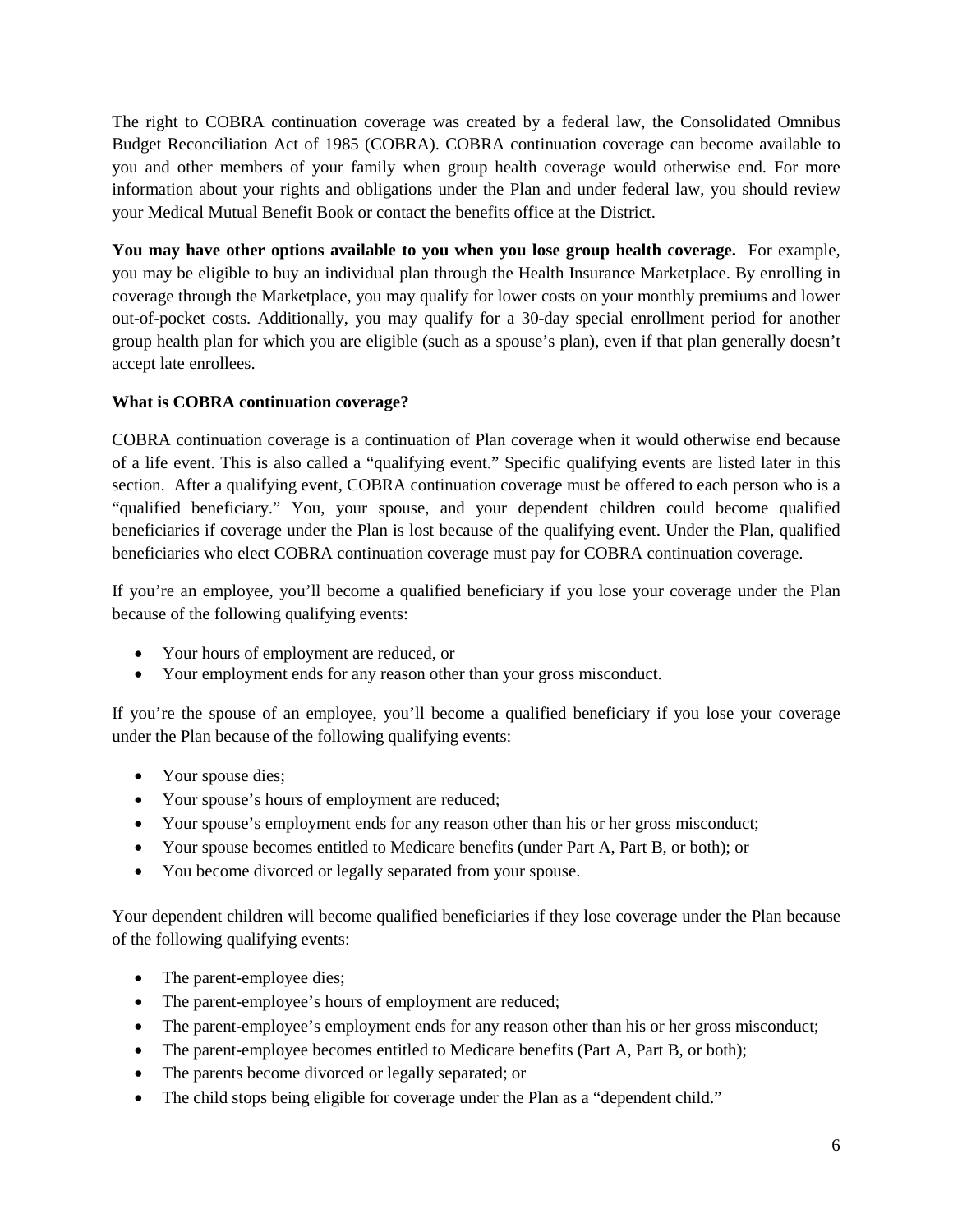## **When is COBRA continuation coverage available?**

The Plan will offer COBRA continuation coverage to qualified beneficiaries only after the plan administrator has been notified that a qualifying event has occurred. The employer must notify the plan administrator of the following qualifying events:

- The end of employment or reduction of hours of employment;
- Death of the employee; or
- The employee's becoming entitled to Medicare benefits (under Part A, Part B, or both).

**For all other qualifying events (divorce or legal separation of the employee and spouse or a dependent child's losing eligibility for coverage as a dependent child), you must notify the benefits office at the District within 60 days after the qualifying event occurs.**

# **How is COBRA continuation coverage provided?**

Once the plan administrator receives notice that a qualifying event has occurred, COBRA continuation coverage will be offered to each of the qualified beneficiaries. Each qualified beneficiary will have an independent right to elect COBRA continuation coverage. Covered employees may elect COBRA continuation coverage on behalf of their spouses, and parents may elect COBRA continuation coverage on behalf of their children.

COBRA continuation coverage is a temporary continuation of coverage that generally lasts for 18 months due to employment termination or reduction of hours of work. Certain qualifying events, or a second qualifying event during the initial period of coverage, may permit a beneficiary to receive a maximum of 36 months of coverage.

There are also ways in which this 18-month period of COBRA continuation coverage can be extended:

# *Disability extension of 18-month period of COBRA continuation coverage*

If you or anyone in your family covered under the Plan is determined by Social Security to be disabled and you notify the plan administrator in a timely fashion, you and your entire family may be entitled to get up to an additional 11 months of COBRA continuation coverage, for a maximum of 29 months. The disability would have to have started at some time before the 60th day of COBRA continuation coverage and must last at least until the end of the 18-month period of COBRA continuation coverage.

# *Second qualifying event extension of 18-month period of continuation coverage*

If your family experiences another qualifying event during the 18 months of COBRA continuation coverage, the spouse and dependent children in your family can get up to 18 additional months of COBRA continuation coverage, for a maximum of 36 months, if the Plan is properly notified about the second qualifying event. This extension may be available to the spouse and any dependent children getting COBRA continuation coverage if the employee or former employee dies; becomes entitled to Medicare benefits (under Part A, Part B, or both); gets divorced or legally separated; or if the dependent child stops being eligible under the Plan as a dependent child. This extension is only available if the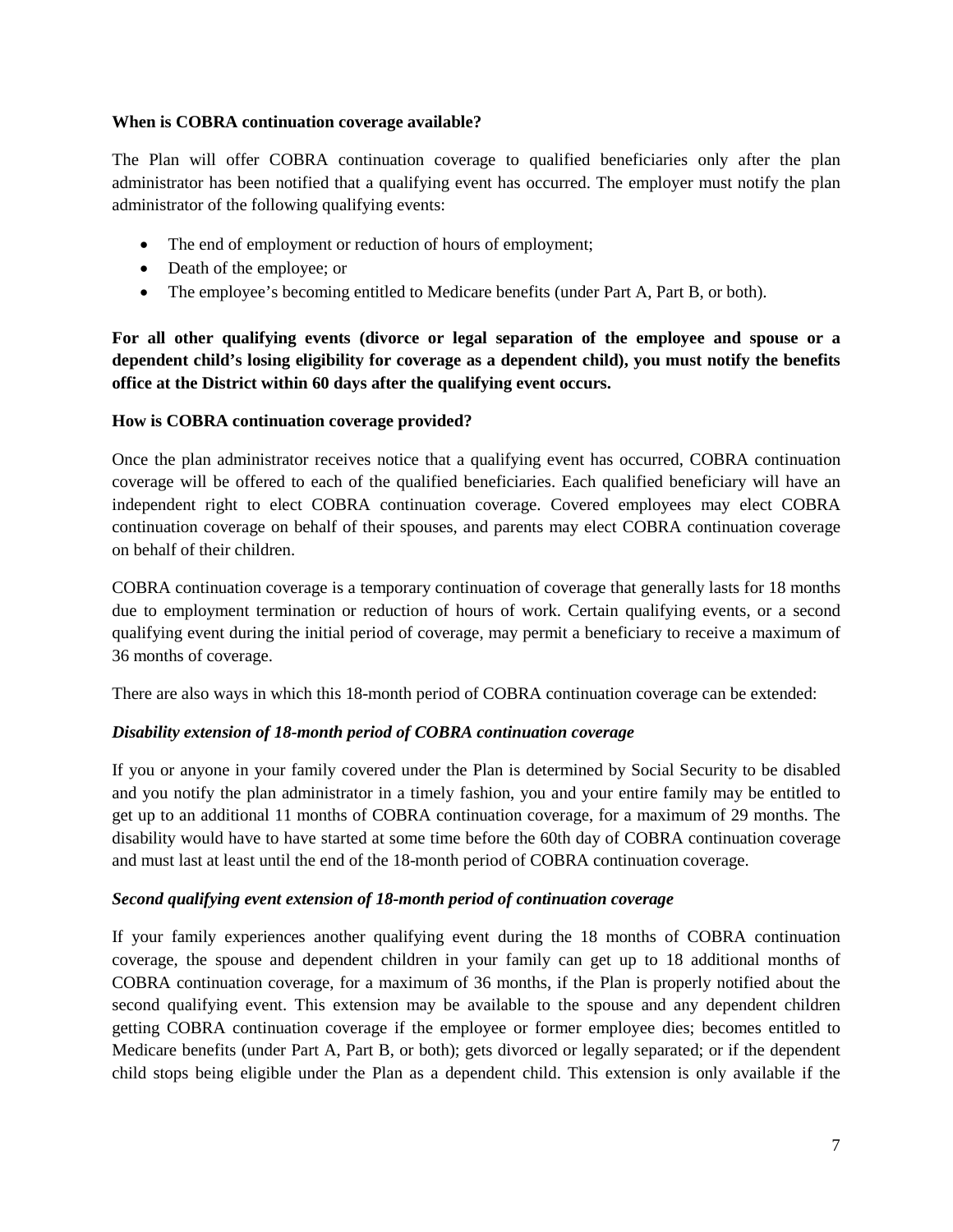second qualifying event would have caused the spouse or dependent child to lose coverage under the Plan had the first qualifying event not occurred.

# **Are there other coverage options besides COBRA Continuation Coverage?**

Yes. Instead of enrolling in COBRA continuation coverage, there may be other coverage options for you and your family through the Health Insurance Marketplace, Medicare, Medicaid, Children's Health Insurance Program (CHIP), or other group health plan coverage options (such as a spouse's plan) through what is called a "special enrollment period." Some of these options may cost less than COBRA continuation coverage. You can learn more about many of these options at [www.HealthCare.gov.](http://www.healthcare.gov/)

# **Can I enroll in Medicare instead of COBRA continuation coverage after my group health plan coverage ends?**

In general, if you don't enroll in Medicare Part A or B when you are first eligible because you are still employed, after the [Medicare initial enrollment period,](https://www.medicare.gov/sign-up-change-plans/how-do-i-get-parts-a-b/part-a-part-b-sign-up-periods) you have an 8-month special enrollment period<sup>[1](#page-9-0)</sup> to sign up for Medicare Part A or B, beginning on the earlier of:

- The month after your employment ends; or
- The month after group health plan coverage based on current employment ends.

If you don't enroll in Medicare and elect COBRA continuation coverage instead, you may have to pay a Part B late enrollment penalty and you may have a gap in coverage if you decide you want Part B later. If you elect COBRA continuation coverage and later enroll in Medicare Part A or B before the COBRA continuation coverage ends, the Plan may terminate your continuation coverage. However, if Medicare Part A or B is effective on or before the date of the COBRA election, COBRA coverage may not be discontinued on account of Medicare entitlement, even if you enroll in the other part of Medicare after the date of the election of COBRA coverage.

If you are enrolled in both COBRA continuation coverage and Medicare, Medicare will generally pay first (primary payer) and COBRA continuation coverage will pay second. Certain plans may pay as if secondary to Medicare, even if you are not enrolled in Medicare.

For more information visit [https://www.medicare.gov/medicare-and-you.](https://www.medicare.gov/medicare-and-you)

## **If you have questions**

l

Questions concerning your Plan or your COBRA continuation coverage rights should be addressed to the contact or contacts identified below. For more information about your rights under the Employee Retirement Income Security Act (ERISA), including COBRA, the Patient Protection and Affordable Care Act (ACA), and other laws affecting group health plans, contact the nearest Regional or District Office of the U.S. Department of Labor's Employee Benefits Security Administration (EBSA) in your area or visit www.dol.gov/ebsa. (Addresses and phone numbers of Regional and District EBSA Offices are available through EBSA's website.) For more information about the Marketplace, visit [www.HealthCare.gov.](http://www.healthcare.gov/)

<span id="page-9-0"></span><sup>1</sup> [https://www.medicare.gov/sign-up-change-plans/how-do-i-get-parts-a-b/part-a-part-b-sign-up-periods.](https://www.medicare.gov/sign-up-change-plans/how-do-i-get-parts-a-b/part-a-part-b-sign-up-periods)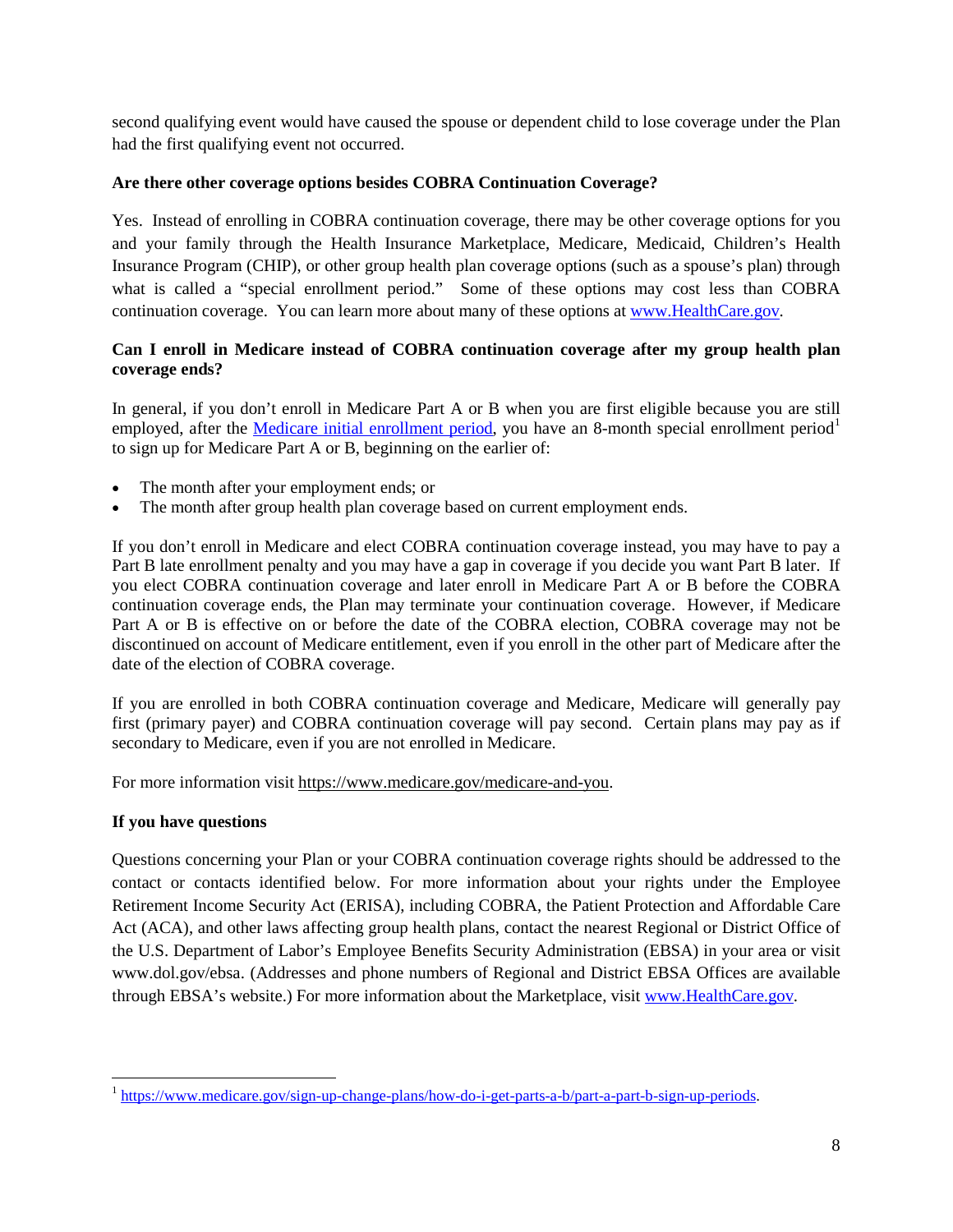## **Keep your Plan informed of address changes**

To protect your family's rights, let the benefits office at the District know about any changes in the addresses of family members. You should also keep a copy, for your records, of any notices you send to the benefits office.

#### **Plan Contact Information**

If you have any questions, please contact the benefits office of the District.

# **HOW YOUR PRESCRIPTION DRUG PLAN WORKS**

## **Your ID Card**

When you first enroll in the prescription drug coverage, you will receive prescription drug identification cards from OptumRx. If you elect more than coverage for yourself, you will receive two cards in your name. If you need additional cards (for instance, if your child is attending college out of town), you can request them by calling OptumRx at 1-855-896-9779. In an emergency, you are able to print a temporary identification card from OptumRx's website, www.optumrx.com. It is important to remember to use your prescription drug plan ID card at the pharmacy rather than your medical plan insurance card.

## **When You Need to Fill a Prescription**

When you need to fill a prescription, to receive the highest level of coverage, you can choose to go to your local participating retail pharmacy or, for home delivery, use the OptumRx Home Delivery Pharmacy. Regardless of whether you choose a local retail pharmacy or the OptumRx Pharmacy, generic drugs are used to fill prescriptions whenever possible unless your doctor specifies otherwise. If you are prescribed a non-preferred brand-name drug, the pharmacist may contact your doctor to suggest that a non-preferred brand-name drug be substituted with a comparable drug from OptumRx's Premium Formulary list. Your doctor decides whether or not to switch to the formulary drug.

If the patient or the doctor requests a brand-name medication when a generic equivalent is available, you will be responsible for your generic drug copayment plus the difference in price between the brand-name medication and its generic equivalent. This will apply even if the doctor writes "dispense as written" (DAW) on the prescription. If you order a brand-name medication that has a generic equivalent, the difference in cost between the brand-name medication and the generic medication will not apply towards the deductible or out-of-pocket maximum.

OptumRx also provides "safety checks" at both its retail and home delivery pharmacies. Examples include checking for possible drug allergies or adverse interactions, incorrect dosage or strength and ageand sex-appropriate drugs. If there are any problems, OptumRx contacts your doctor. OptumRx, and not the Plan, is solely responsible for these safety checks.

## **Website and Mobile App**

The OptumRx website (www.optumrx.com) provides a personalized online experience when you log in. The home page displays a wide range of resources, including easy-order medicine refills and renewals, order status with drug name, shipping details and prescription and prior authorization expiration dates,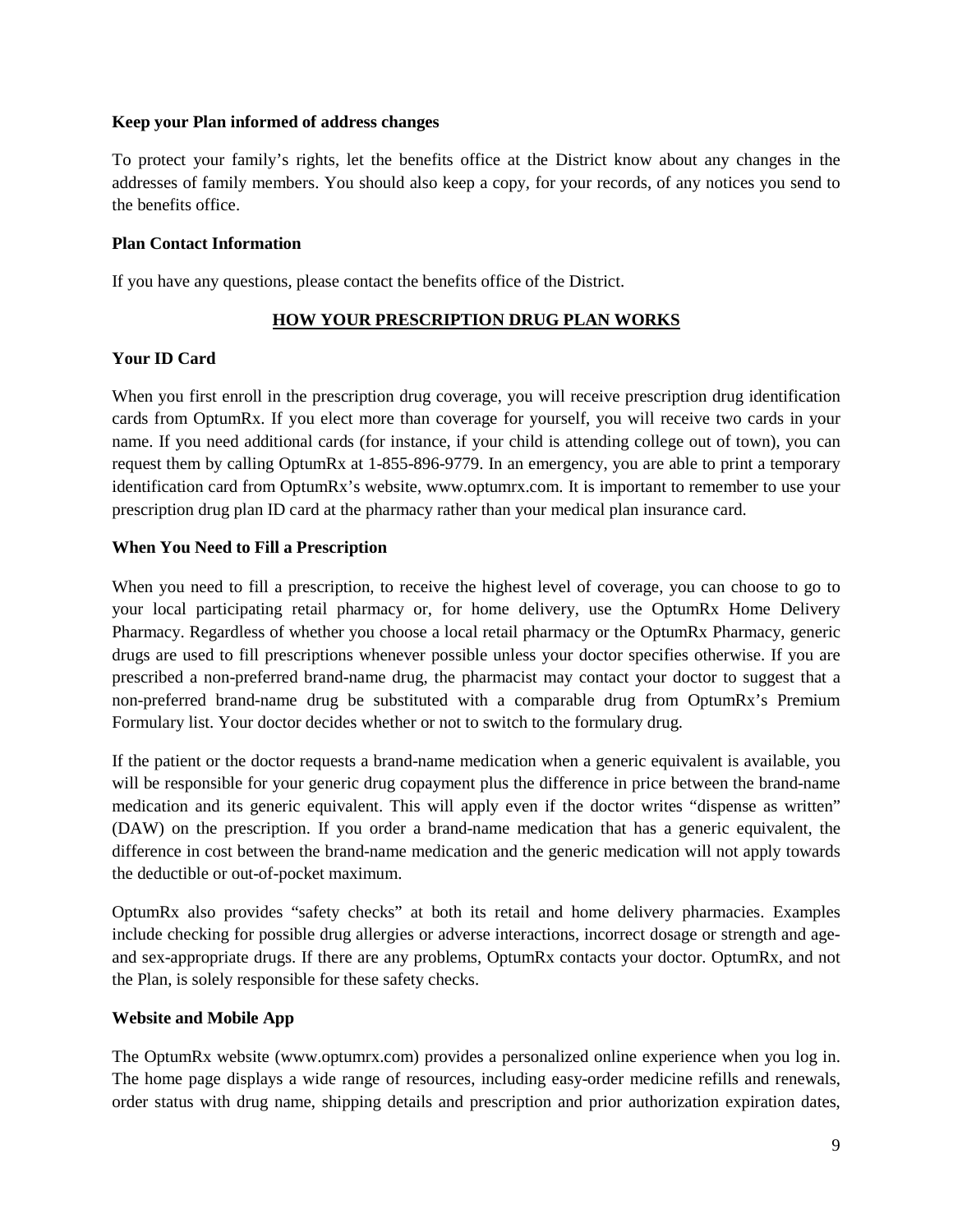and provides the member with the opportunity to transfer eligible prescriptions to home delivery. Many self-service features let members immediately take care of multiple tasks, such as paying a bill, verifying their shipping address, updating payment information, submitting a retail claim for reimbursement and managing preferences.

The OptumRx mobile application (app) will help you make better decisions for healthier outcomes – anytime, anywhere. Features include: quick access to popular actions, home delivery refills, bill pay, dose reminders, alerts, drug interactions, find a pharmacy, and a number of other functions. To download the OptumRx mobile app, members should search for "OptumRx" in their mobile device's app store and download it for free.

# **Retail Pharmacies**

OptumRx has contracted with thousands of retail pharmacies, including most major drug stores. These retail pharmacies in the OptumRx Broad Network are referred to as "participating pharmacies." To locate a participating pharmacy close to your home or other location, you can call OptumRx at 1-855-896-9779 or check OptumRx's website at www.optumrx.com.

A number of vaccines (e.g., flu vaccine) are covered within the OptumRx's retail Pharmacy Vaccination Program. There are a few ways to locate a participating pharmacy including going to www.optumrx.com and clicking "Locate a Pharmacy" to search for in-network pharmacies convenient for you, calling the number on your OptumRx member ID card to find a participating pharmacy near you, or contacting your network pharmacy in advance to inquire about vaccine availability and current vaccination schedules. Also, present your member ID card to the pharmacist at the time of service.

## **OptumRx Pharmacy for Home Delivery**

OptumRx offers the OptumRx Home Delivery Pharmacy to fill your long-term non-specialty prescriptions (also known as maintenance medications) through home delivery. You will also have the convenience of having your medications delivered right to you. Please call 1-855-896-9779 or visit www.optumrx.com for more information.

## **CVS90 Saver**

Under this program, members are required to fill their maintenance medications at either OptumRx Home Delivery Pharmacy or CVS; otherwise, the members incur a copay penalty of 2x the appropriate retail copayment. Members have 3 grace fills, so starting with the  $4<sup>th</sup>$  fill members must fill their maintenance drugs at OptumRx Home Delivery Pharmacy or CVS to avoid the copay penalty.

## **Covered Medications**

The Plan provides coverage for federal legend drugs which are drug products bearing the legend, "Caution: Federal law prohibits dispensing without a prescription." The Plan also covers certain prescription supplies, oral contraceptives and some compound medications.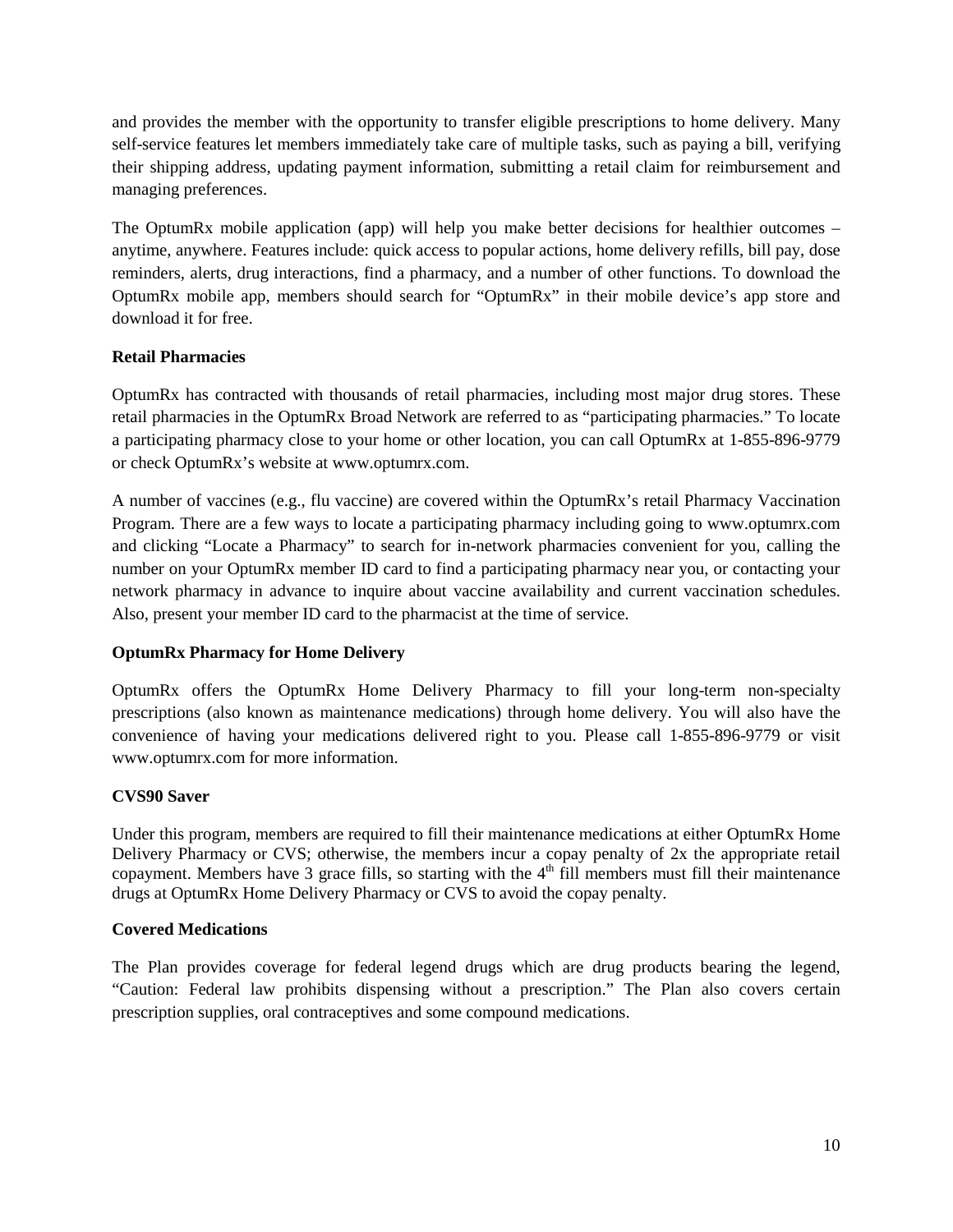For the Plan to cover a prescription, the prescribed item must meet the following requirements:

- It must be a prescription written by a physician and not have exceeded the accepted date range of validity. Prescriptions for all drugs other than controlled substances are valid for one year from the date they were written. Controlled substance prescriptions are valid for six months from the date they are written.
- It must be approved by the Federal Food and Drug Administration (FDA).
- It must be dispensed by a pharmacy.
- It must not be listed as an exclusion under the Plan.

Prescription drugs covered by the Plan are classified as either generic or brand-name drugs. Brand-name drugs are then considered either preferred brand-name (part of the OptumRx formulary) or non-preferred brand-name (non-formulary).

# **Preventive Drugs Covered at 100%**

To comply with the ACA, the Plan covers certain drugs at 100%. For information on how preventive medications are covered with the limitations and exclusions that apply as required under the ACA, please use the "Price a Medication" application on the OptumRx website, www.optumrx.com. This application will tell you whether a drug is covered, the cost and if any limitations or exclusions (like prior authorization or quantity limits) apply. The ACA preventive drug list is subject to change as ACA guidelines are updated or modified.

## **The Formulary and Changes to It**

The Plan includes a list of preferred drugs that are either more effective at treating a particular condition than other drugs in the same class, or as effective as and less costly than similar medications. Nonpreferred drugs may also be covered under the Plan, but at a higher cost-sharing tier. Collectively, these lists of drugs make up the Plan's formulary. The Plan uses the OptumRx Premium Formulary. The Plan's formulary is updated periodically and is subject to change. To get the most up-to-date list of drugs on the formulary, visit www.optumrx.com.

Drugs that are excluded from the Plan's formulary are not covered under the Plan unless approved in advance through a formulary exception process managed by OptumRx on the basis that (1) the drug requested is medically necessary and essential to the patient's health and safety and/or (2) all formulary drugs comparable to the excluded drug have been tried by the patient. If approved through that process, the applicable formulary copayment would apply for the approved drug based on the Plan's cost share structure. Without this approval, if you or a covered dependent selects drugs excluded from the formulary, you will be required to pay the full cost of the drug without any reimbursement under the Plan. If your physician believes that an excluded drug meets the requirements described above, your physician should take the necessary steps to initiate a formulary exception review.

The formulary will continue to change from time to time. For example:

- A drug may be moved to a higher or lower cost-sharing formulary tier.
- Additional drugs may be excluded from the formulary.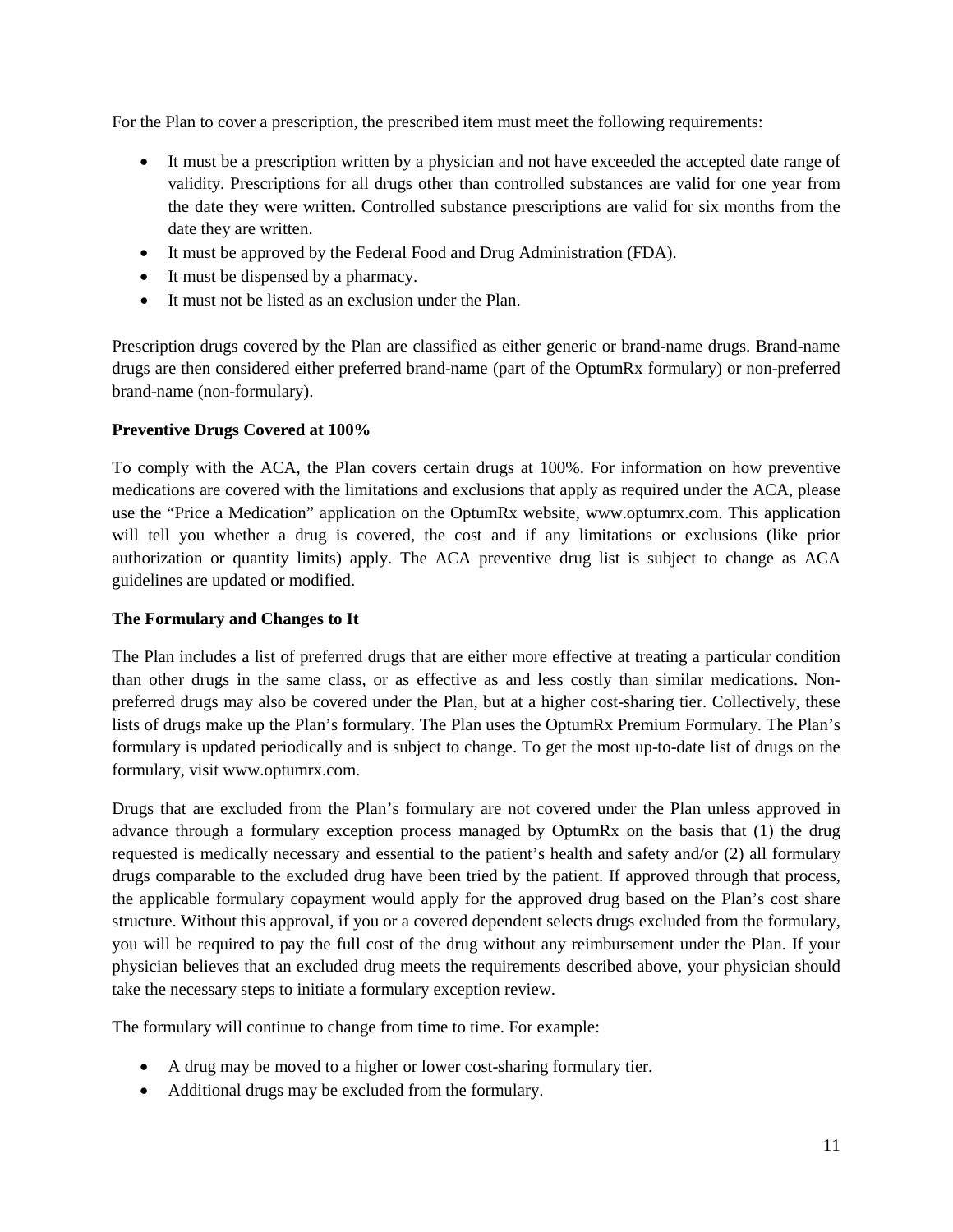- A restriction may be added on coverage for a formulary-covered drug (e.g., prior authorization).
- A formulary-covered brand name drug may be replaced with a formulary-covered generic drug.

Please be sure to check before the drug is purchased to make sure it is covered on the formulary, as you may not have received notice that a drug has been removed from the formulary. Certain drugs even if covered on the formulary will require prior authorization in advance of receiving the drug. Other formulary-covered drugs may not be covered under the Plan unless an established protocol is followed first; this is known as step-therapy. As with all aspects of the formulary, these requirements may also change from time to time.

## **OptumRx Specialty Pharmacy Services**

Specialty medications are drugs that are used to treat complex conditions including but not limited to cancer, growth hormone deficiency, hemophilia, hepatitis C, immune deficiency, multiple sclerosis and rheumatoid arthritis. Optum Specialty Pharmacy is composed of therapy-specific teams that provide an enhanced level of individual service to patients with special therapy needs. Counseling, scheduled delivery and safety checks are just a few of the services that Optum Specialty Pharmacy provides.

Under the Plan, all of your specialty medications must be filled through the Optum Specialty Pharmacy mail order service. The mail service copayment you have to pay will be based on the type of drug you are requesting (generic, preferred brand-name drug, non-preferred brand-name drug). If you do not go through the Optum Specialty Pharmacy, you will pay the full cost for that drug.

## **Limitations**

If you are uncertain whether the drug that your physician has prescribed is covered by the Plan, please call OptumRx at 1-855-896-9779 to confirm. If you want to know if a specific drug is covered under the Plan, go to "Prescriptions" and then select the "Price a Medication" application on the OptumRx website, www.optumrx.com. That application will indicate whether a drug is covered, what it will cost and if any limitations or exclusions apply. For more information about limitations and exclusions, visit www.optumrx.com.

## **Supply Limits**

Some prescription drugs are subject to supply limits based on OptumRx's criteria. Supply limits, which are subject to periodic review and modification by OptumRx, may restrict the amount dispensed per prescription order or refill and/or the amount dispensed for each month's supply. Limits are based on manufacturer suggested prescribing guidelines and may change from time to time. This does not affect the day supply limits which are part of the plan design and would only change if the plan design is changed. You may obtain information on maximum dispensing limits by either visiting www.optumrx.com or by contacting OptumRx at 1-855-896-9779.

## **Quantity Management**

To help promote safe and effective drug therapy consistent with plan limits, certain covered medications may have quantity restrictions. These quantity restrictions are based on product labeling or clinical guidelines and are subject to periodic review and change. Examples include drugs used for hormone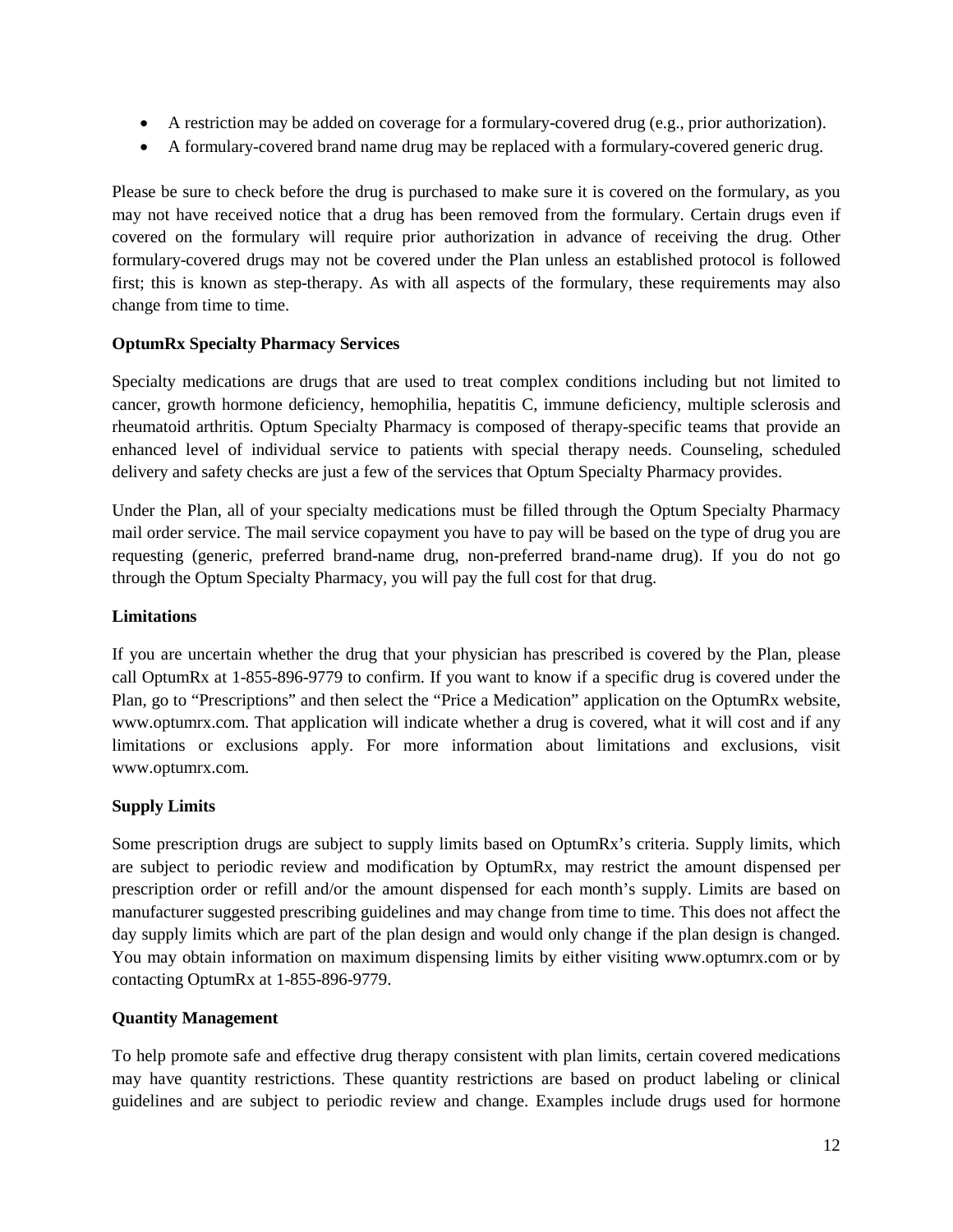supplementation, multiple sclerosis and oncology drugs. Visit www.optumrx.com for details on drugs with quantity restrictions or call OptumRx Member Services at 1-855-896-9779. Extended days' supply, for special instances like out of the country vacations, can only be approved by, and at the discretion of, the Plan.

# **Prior Authorization**

For certain medications, the Plan requires a coverage review or "prior authorization" by OptumRx before benefits will be paid. This review uses plan rules based on FDA-approved prescribing and safety information, clinical guidelines and uses that are considered reasonable, safe and effective.

There are other medications that may be covered, but with limits (for example, only for a certain amount or for certain uses), unless you receive approval through a coverage review. During this review, OptumRx asks your physician for more information than what is on the prescription before the medication may be covered under the Plan.

The list of medications that require prior authorization will change from time to time, and drugs that do not require prior authorization may require it in the future. To find out whether a medication requires a coverage review, log in to www.optumrx.com anytime.

Prior authorizations, when approved, are typically approved for a one year period, unless otherwise noted.

Your physician may contact OptumRx to request a prior authorization approval.

# **Step Therapy Requirements**

Step therapy is a program designed to help you save money by using the most cost effective treatments if you have certain conditions that require maintenance medications. It requires that you try a first line alternative, often a generic medication, to treat your condition. Then, based on your physician's review, if necessary, you may be able to move to a brand-name drug. However, if a brand-name drug is dispensed and there is a generic available, you will pay the cost difference between the generic and the brand-name drug. Some of the drugs that require prior authorization as described in the "Prior Authorization" section fall into this step therapy program. Please contact OptumRx Member Services at 1-855-896-9779 or visit www.optumrx.com for more specific information on the program.

# **Drug Coverage Provided by Your Medical Plan**

Prescription drugs that are dispensed to you while in a hospital, either as an Inpatient or as an outpatient at an approved outpatient facility, or while a patient in your doctor's office, are covered under your medical plan and not your prescription drug plan and follow your medical plan provisions. You must follow normal medical claim procedures for reimbursement for these drugs. Refer to your Medical Mutual Benefit Book for details on filing medical claims.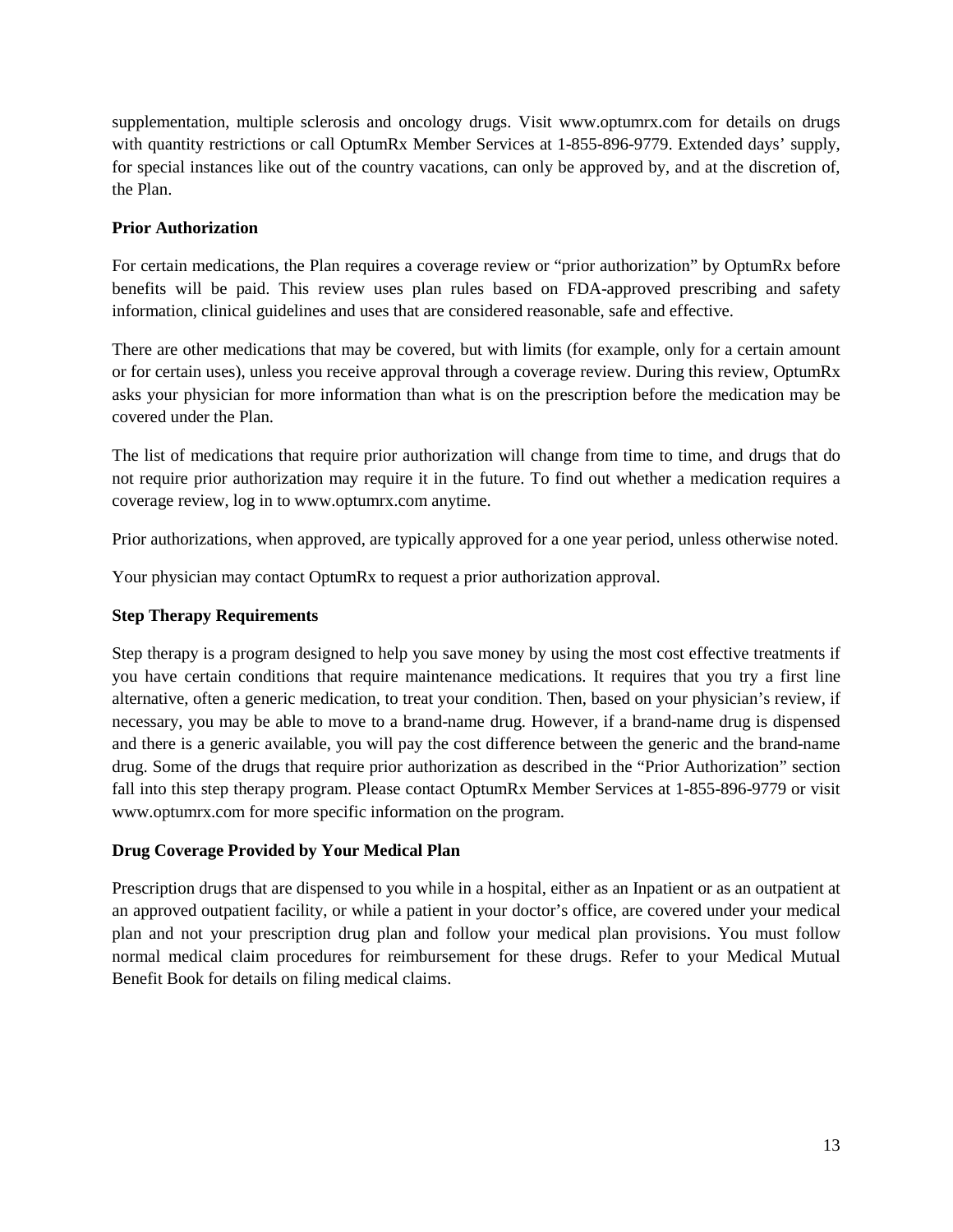## **COORDINATION OF BENEFITS**

Coordination of Benefits ("COB") is the process to coordinate pharmacy benefits when two or more health or pharmacy plans cover the same person(s) – one as Primary and one as Secondary.

In the event you have dual coverage through another family member, secondary pharmacy claims manually submitted on your benefits under the Plan will pay all, a portion, or none of the balance of a claim after the primary payment has been made by another plan. The Plan, in conjunction with OptumRx, follows coordination of benefits rules established by the Plan to allow claims to be processed at primary and then secondary.

When using a primary and secondary coverage, note that the Plan and each other plan may require you to follow its benefit requirements including, but not limited to: prior authorizations, network pharmacies, and quantity limits. Please review program descriptions of each plan to understand how benefit rules apply to your prescription.

For all mail order claims and retail claims (except as noted below), a COB claim must be submitted by you after the primary plan has processed the charges and delivered to you an explanation of benefits or receipt. You must utilize the Prescription Reimbursement Request Form found on the OptumRx website or available by contacting OptumRx customer service. The Prescription Reimbursement Request Form must be submitted along with the primary plan's receipt/documentation as noted on the Form. The COB reimbursement formula used by the Plan is: discounted network price (i.e., what the claim would have cost if processed as primary under the Plan) minus the copayment. Major/big box retail store pharmacies may be willing to process COB claims at the retail store if you provide them with your primary and secondary coverage information.

If the Plan pays more for the covered benefit than the applicable COB rules require, the Plan or OptumRx has the right to recover excess from anyone to or for whom the payment was made. You agree to do whatever is necessary to secure the Plan's and OptumRx's right to recover excess payments.

# **OPTUMRX REVIEWS AND APPEALS OVERVIEW**

You must use and exhaust the Plan's administrative claims and appeals procedure before bringing a suit in either state or federal court. Similarly, failure to follow the Plan's prescribed procedures in a timely manner will also cause you to lose your right to sue regarding an Adverse Benefit Determination.

You have the right to request an initial review for a medication that is not covered at point of sale at either retail or home delivery pharmacies to be covered or to be covered at a higher benefit (e.g., lower copayment, higher quantity). The first request for coverage is called the initial coverage review. OptumRx reviews both clinical and administrative coverage review requests:

- Clinical coverage review requests: A request for coverage of a medication that is based on clinical conditions of coverage that are set by the Plan. For example, medications that require a prior authorization.
- Administrative coverage review request: A request for coverage of a medication that is based on the Plan's benefit design.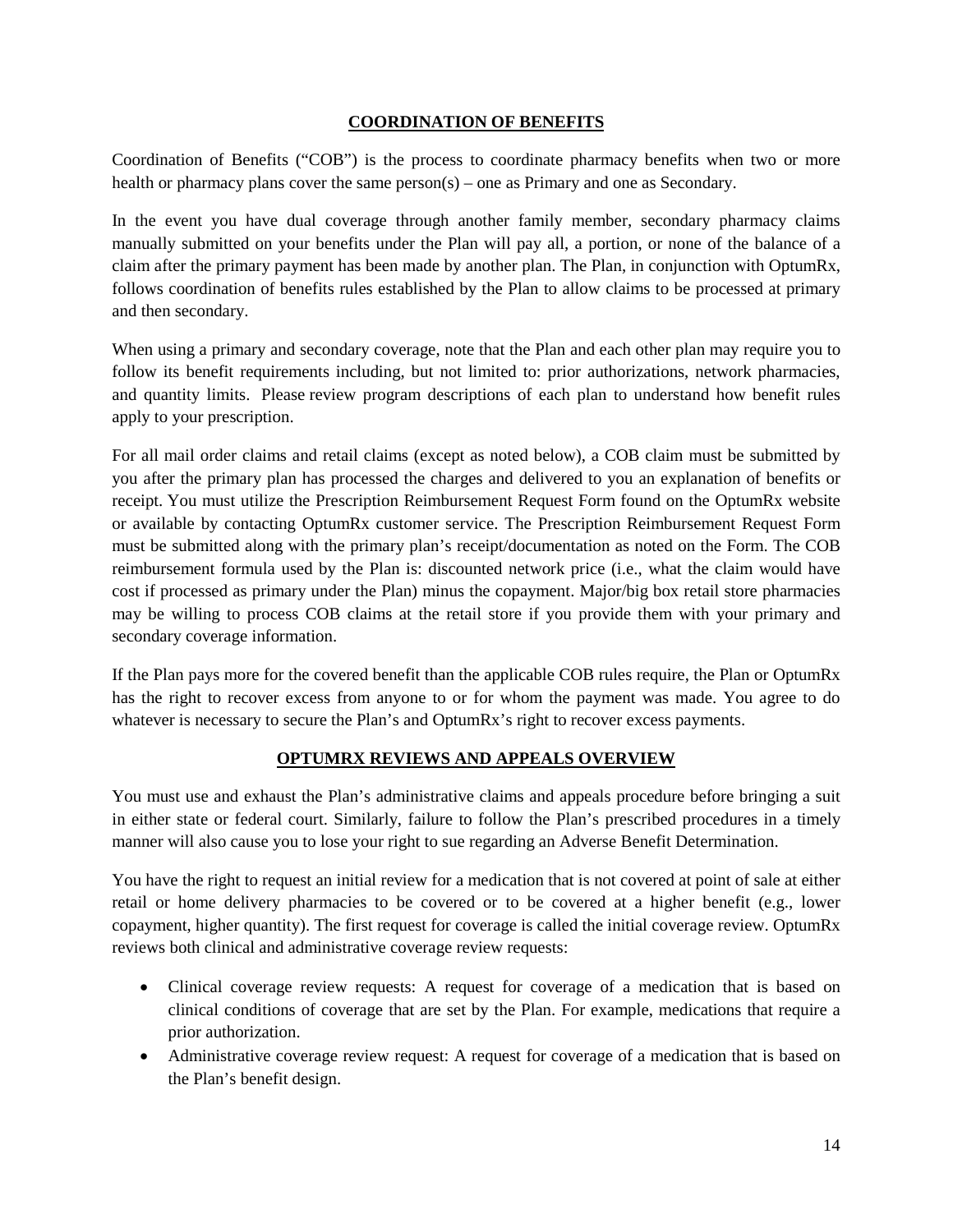## **How to Request an Initial Coverage Review**

The preferred method to request an initial clinical coverage review is for the prescriber to submit the prior authorization request electronically. Alternatively, the prescriber or dispensing pharmacist may call the OptumRx Prior Authorization Department at 1-800-711-4555 or the prescriber may submit a completed coverage review form by faxing it to the number provided on the form. Forms may be obtained online at www.optumrx.com. Home delivery coverage review requests are automatically initiated by the OptumRx Home Delivery Pharmacy as part of filling the prescription.

If the patient's situation meets the definition of urgent under the law, an urgent review may be requested and will be conducted as soon as possible, but no later than 72 hours from receipt of request. In general, an urgent situation is one where, in the opinion of the patient's provider, the patient's health may be in serious jeopardy or the patient may experience severe pain that cannot be adequately managed without the medication while the patient waits for a decision on the review. If the patient or provider believes the patient's situation is urgent, the expedited review must be requested by the provider by phone at 1-800- 711-4555.

# **Denial Process**

An initial coverage review will be denied if the information needed to make a determination is not received from the prescriber within 45 days of the decision timeframe or the information received does not meet the approval standards. An appeal request for further review can be initiated at that point.

## **How to Request Appeals After Coverage Review Has Been Denied**

# **Mandatory Level 1 Appeal**

Upon receipt of an Adverse Benefit Determination notice, a Covered Person or Authorized Representative can request a level 1 appeal with OptumRx within 180 days from receipt of an Adverse Benefit Determination notice. You must complete this mandatory internal appeal before any additional action is taken, except under certain circumstances as described below. To initiate an appeal, a Covered Person or Authorized Representative should call OptumRx Member Services at 1-855-896-9779 or submit an appeal by mail to: OptumRx Appeals, 3515 Harbor Blvd., Mailstop 106-0286, Costa Mesa CA 92626. If an appeal is initiated by mail, the following information must be submitted:

- Name of patient
- Member ID
- Phone number
- The drug name for which benefit coverage has been denied
- Description of why the claimant disagrees with the denial

Alternatively, the prescriber or dispensing pharmacist may call the OptumRx Prior Authorization Department at 1-800-711-4555 to initiate an appeal on behalf of a Covered Person.

Notice of approval or denial will be sent out to you and your prescriber through mail or fax.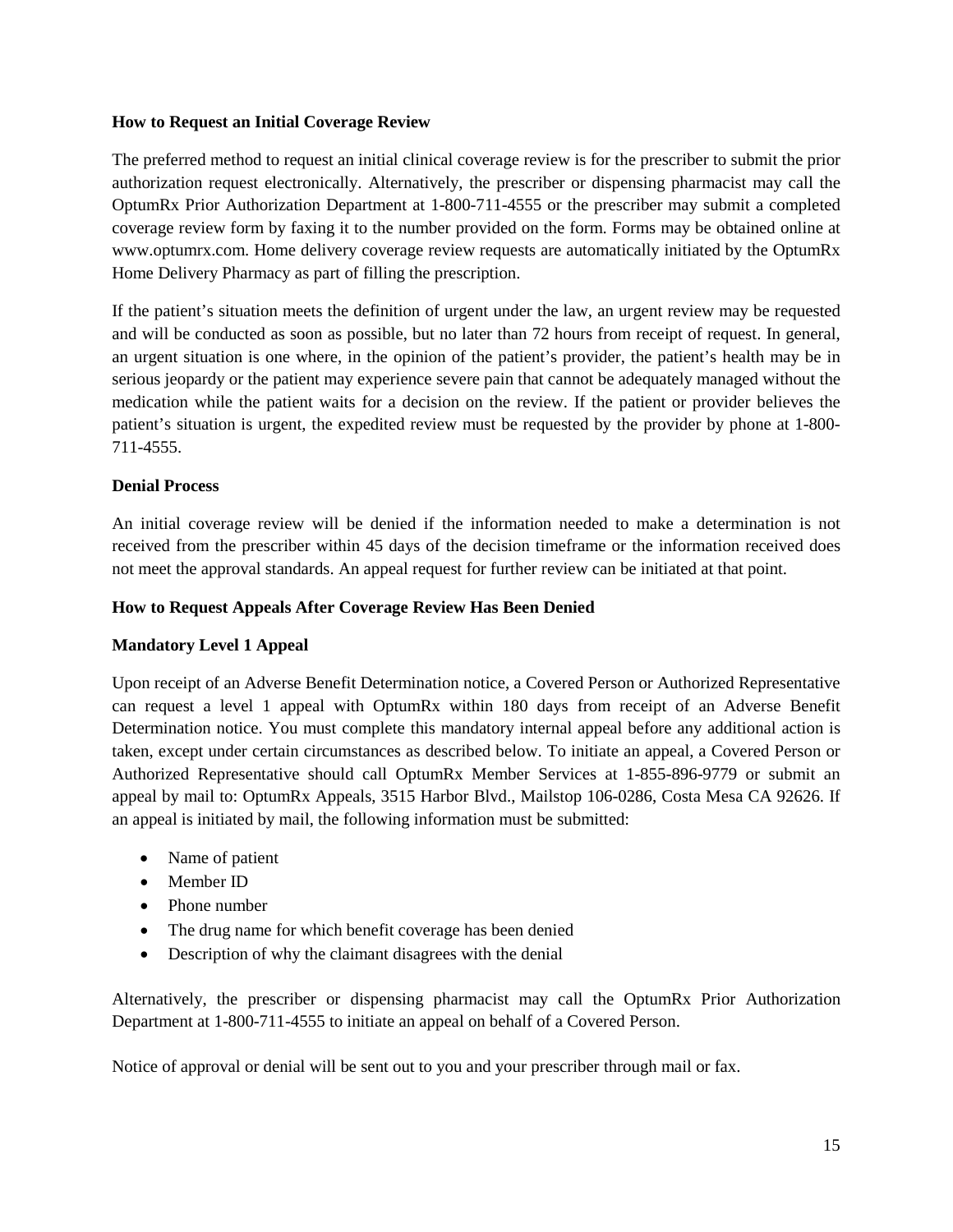If your claim is denied at the mandatory level 1 appeal, you may be eligible for either the external review process by an Independent Review Organization for Adverse Benefit Determinations involving medical judgment or the external review process by the Ohio Department of Insurance for contractual issues that do not involve medical judgment. Prior to requesting an external review (but not after requesting an external review), you may request an additional voluntary internal review process. Alternatively, you may request an external review directly after receiving an Adverse Benefit Determination at the mandatory level 1 appeal. The external review process and the voluntary internal review process are described below.

# **External Review Process**

# **Contact Information for Filing an External Review**

To initiate an external review, a Covered Person or Authorized Representative should call OptumRx Member Services at 1-855-896-9779 or submit a request by mail to: OptumRx Appeals, 3515 Harbor Blvd., Mailstop 106-0286, Costa Mesa CA 92626. If an external review is initiated by mail, the following information must be submitted:

- Name of patient
- Member ID
- Phone number
- The drug name for which benefit coverage has been denied
- Description of why the claimant disagrees with the denial

Alternatively, the prescriber or dispensing pharmacist may call the OptumRx Prior Authorization Department at 1-800-711-4555 to initiate an external review on behalf of a Covered Person.

## **Understanding the External Review Process**

Under Chapter 3922 of the Ohio Revised Code, all Health Plan Issuers must provide a process that allows a person covered under a Health Benefit Plan or a person applying for Health Benefit Plan coverage to request an independent external review of an Adverse Benefit Determination. This is a summary of that external review process. An Adverse Benefit Determination is a decision by OptumRx to deny a requested medication or payment because such medication is not covered, excluded, or limited under the Plan, or the Covered Person is not eligible to receive the benefit.

The Adverse Benefit Determination may involve an issue of medical necessity, appropriateness, health care setting, or level of care or effectiveness. An Adverse Benefit Determination can also be a decision to deny Plan coverage or to rescind coverage.

# **Opportunity for External Review**

An external review may be conducted by an Independent Review Organization (IRO) or by the Ohio Department of Insurance. The Covered Person does not pay for the external review. There is no minimum cost of medications denied in order to qualify for an external review. However, a Covered Person must generally exhaust the mandatory level 1 appeal process before seeking an external review. Exceptions to this requirement will be included in the Adverse Benefit Determination notice.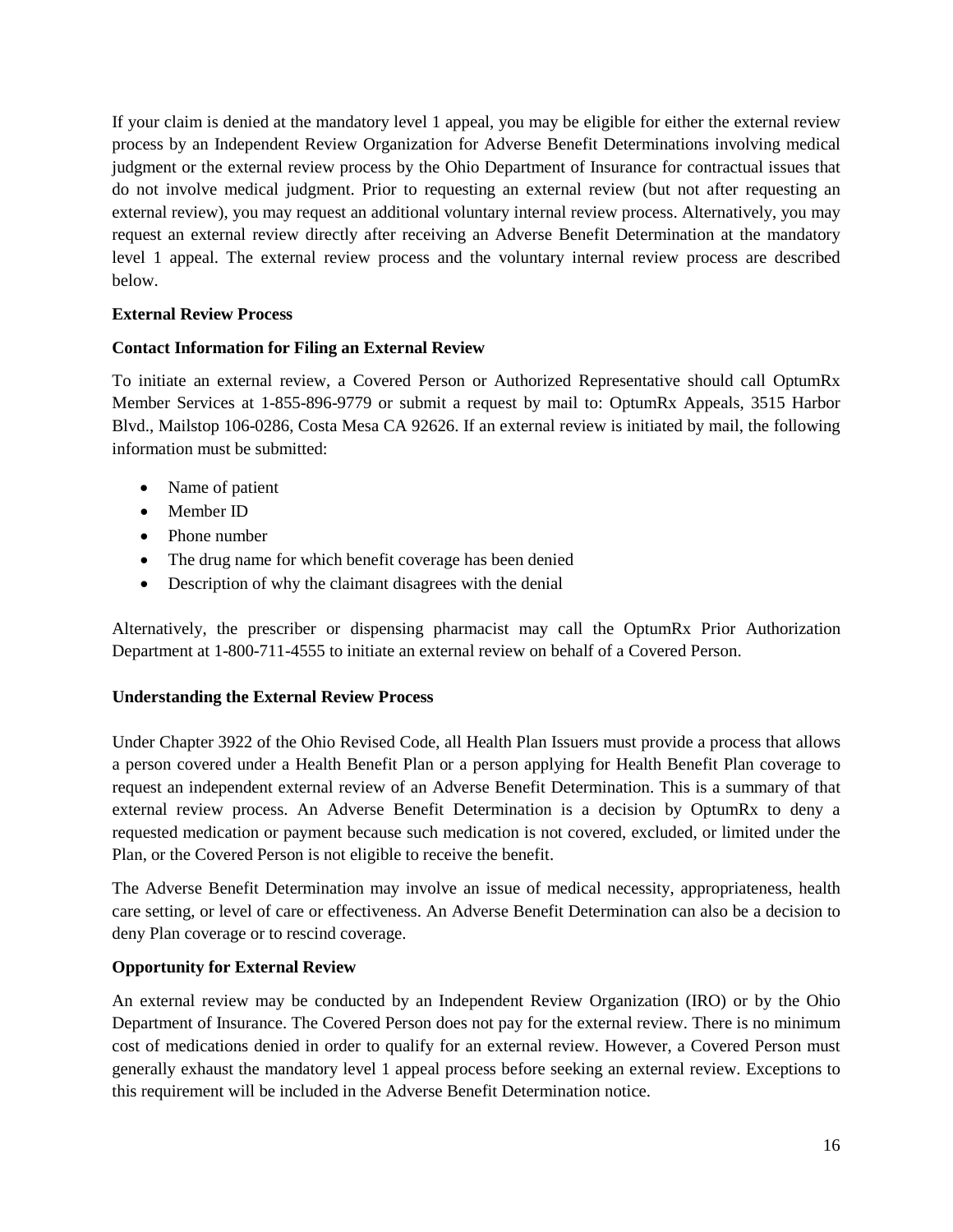# **External Review by an IRO**

A Covered Person is entitled to an external review by an IRO in the following instances:

- The Adverse Benefit Determination involves a medical judgment or is based on any medical information
- The Adverse Benefit Determination indicates the requested medication is experimental or investigational, the requested medication is not explicitly excluded in the Plan, and the treating physician certifies at least one of the following:
	- o Standard medications have not been effective in improving the condition of the Covered Person
	- o Standard medications are not medically appropriate for the Covered Person
	- o No available standard medication covered by OptumRx is more beneficial than the requested medication.

There are two types of IRO reviews, standard and expedited. A standard review is normally completed within 30 days. An expedited review for urgent medical situations is normally completed within 72 hours and can be requested if any of the following applies:

- A Covered Person's treating physician certifies that the Adverse Benefit Determination involves a medical condition that could seriously jeopardize the life or health of the Covered Person or would jeopardize the Covered Person's ability to regain maximum function if the medication is delayed until after the time frame of an expedited internal appeal, and the Covered Person has filed a request for an expedited internal appeal.
- A Covered Person's treating physician certifies that the final Adverse Benefit Determination involves a medical condition that could seriously jeopardize the life or health of the Covered Person or would jeopardize the Covered Person's ability to regain maximum function if the medication is delayed until after the time frame of a standard external review.
- An expedited internal appeal is already in progress for an Adverse Benefit Determination of experimental or investigational medication and the Covered Person's treating physician certifies in writing that the recommended medication would be significantly less effective if not promptly initiated.

NOTE: An expedited external review is not available for retrospective final Adverse Benefit Determinations (meaning the medication has already been provided to the Covered Person).

# **External Review by the Ohio Department of Insurance**

A Covered Person is entitled to an external review by the Ohio Department of Insurance in either of the following instances:

- The Adverse Benefit Determination is based on a contractual issue that does not involve a medical judgment or medical information.
- The Adverse Benefit Determination for an emergency medical condition indicates that medical condition did not meet the definition of emergency AND OptumRx's decision has already been upheld through an external review by an IRO.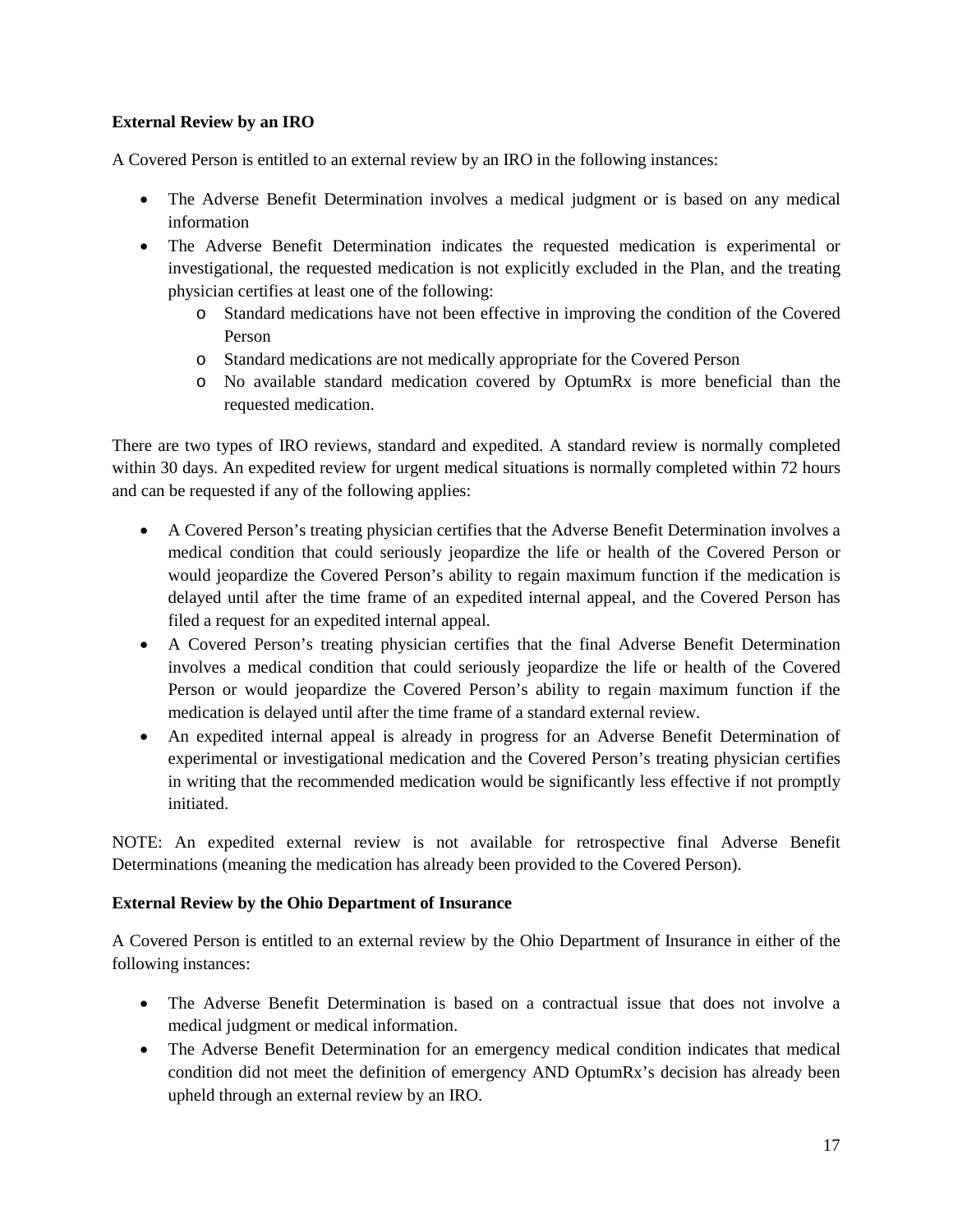## **Request for External Review**

Regardless of whether the external review case is to be reviewed by an IRO or the Ohio Department of Insurance, a Covered Person or Authorized Representative must request an external review through OptumRx within 180 days from receipt of the Adverse Benefit Determination notice after the mandatory level 1 appeal, if you do not request a voluntary internal review. If you do request a voluntary internal review, the request for external review must be made within 180 days from your receipt of the Adverse Benefit Determination notice after the voluntary internal review.

All requests must be in writing, including by electronic means, except for a request for an expedited external review. Expedited external reviews may be requested orally. A Covered Person will be required to consent to the release of applicable medical records and sign a medical records release authorization.

If the request is complete and the Adverse Benefit Determination is eligible for external review, OptumRx will initiate the external review and notify the Covered Person in writing, or immediately in the case of an expedited review, that the request is complete and the Adverse Benefit Determination is eligible for external review. The notice will include the name and contact information for the assigned IRO or the Ohio Department of Insurance (as applicable) for the purpose of submitting additional information. When a standard review is requested, the notice will inform the Covered Person that, within 10 business days after receipt of the notice, they may submit additional information in writing to the IRO or the Ohio Department of Insurance (as applicable) for consideration in the review. OptumRx will also forward all documents and information used to make the Adverse Benefit Determination to the assigned IRO or the Ohio Department of Insurance (as applicable).

If the request is not complete, OptumRx will inform the Covered Person in writing and specify what information is needed to make the request complete. If OptumRx determines that the Adverse Benefit Determination is not eligible for external review, OptumRx must notify the Covered Person in writing and provide the Covered Person with the reason for the denial and inform the Covered Person that the denial may be appealed to the Ohio Department of Insurance.

The Ohio Department of Insurance may determine the request is eligible for external review regardless of the decision by OptumRx and require that the request be referred for external review. The Department's decision will be made in accordance with the terms of the Plan and all applicable provisions of the law.

## **IRO Assignment**

When OptumRx initiates an external review by an IRO, the Ohio Department of Insurance web based system randomly assigns the review to an accredited IRO that is qualified to conduct the review. An IRO that has a conflict of interest with OptumRx or the Covered Person, or other conflict, will not be selected to conduct the review.

# **Reconsideration by OptumRx**

If you submit information to the IRO or the Ohio Department of Insurance to consider, the IRO or Ohio Department of Insurance will forward a copy of the information to OptumRx. Upon receipt of the information, OptumRx may reconsider its Adverse Benefit Determination and provide coverage for the medication in question. Reconsideration by OptumRx will not delay or terminate an external review. If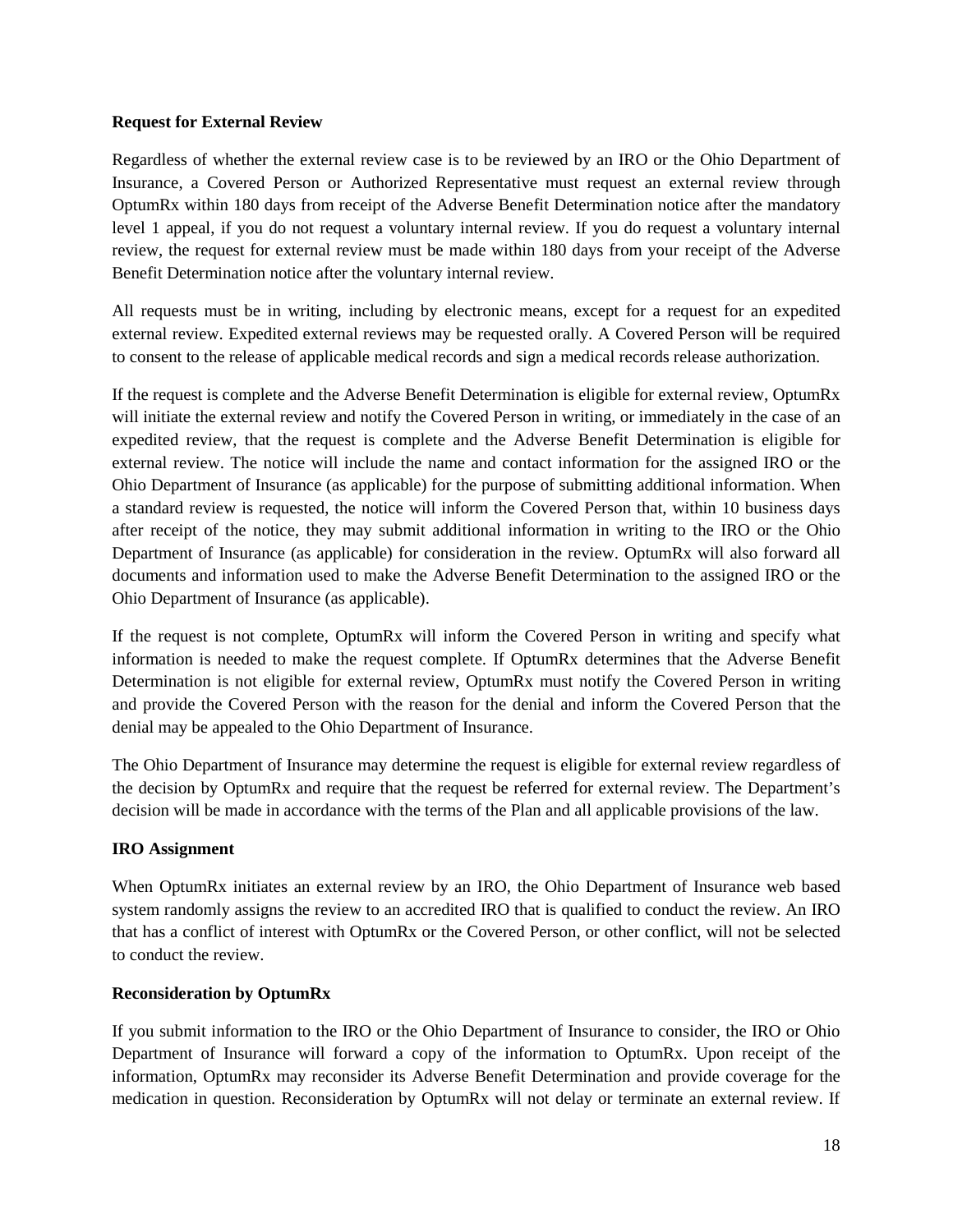OptumRx reverses an Adverse Benefit Determination, OptumRx will notify you in writing and the IRO will terminate the external review.

# **IRO Review and Decision**

The IRO must consider all documents and information considered by OptumRx in making the Adverse Benefit Determination, any information submitted by a Covered Person and other information such as the Covered Person's medical records, the attending health care professional's recommendation, consulting reports from appropriate health care professionals, the terms of coverage under the Plan, the most appropriate practice guidelines, clinical review criteria used by the Plan issuer or its utilization review organization, and the opinions of the IRO's clinical reviewers.

The IRO will provide a written notice of its decision within 30 days of receipt by OptumRx of a request for a standard review or within 72 hours of receipt by OptumRx of a request for an expedited review. This notice will be sent to the Covered Person, OptumRx and the Ohio Department of Insurance and must include the following information:

- A general description of the reason for the request for external review
- The date the IRO was assigned by the Ohio Department of Insurance to conduct the external review
- The dates over which the external review was conducted
- The date on which the IRO's decision was made
- The rationale for its decision
- References to the evidence or documentation, including any evidence-based standards, that were used or considered in reaching its decision

NOTE: Written decisions of an IRO concerning an Adverse Benefit Determination that involve a medication that is stated to be experimental or investigational also include the principle reason(s) for the IRO's decision and the written opinion of each clinical reviewer including their recommendation and their rationale for the recommendation.

# **Binding Nature of External Review Decision**

An external review decision is binding on OptumRx except to the extent OptumRx has other remedies available under state law. The decision is also binding on the Covered Person except to the extent the Covered Person has other remedies available under applicable state or federal law.

A Covered Person may not file a subsequent request for an external review involving the same Adverse Benefit Determination that was previously reviewed unless new medical or scientific evidence is submitted to OptumRx.

# **If You Have Questions About Your Rights or Need Assistance**

You may contact OptumRx at the Customer Service telephone number listed on your identification card. You may also contact the Ohio Department of Insurance: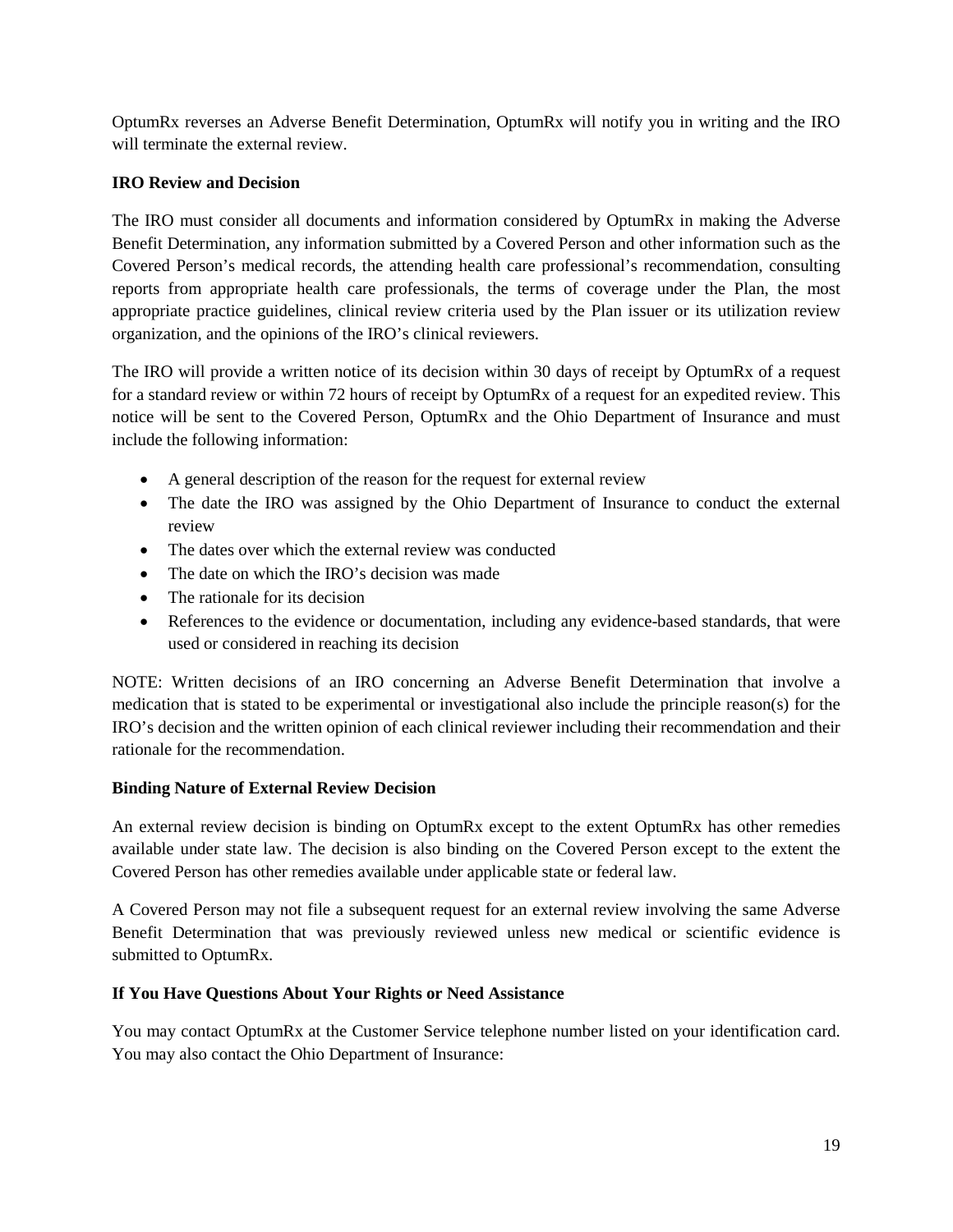Ohio Department of Insurance ATTN: Consumer Affairs 50 West Town Street, Suite 300 Columbus, Ohio 43215-4186 Telephone: 800-686-1526 / 614-644-2673 Fax: 614-644-3744 TDD: 614-644-3745

Contact ODI Consumer Affairs: <https://secured.insurance.ohio.gov/ConsumServ/ConServComments.asp>

File a Consumer Complaint: <http://insurance.ohio.gov/Consumer/OCS/Pages/ConsCompl.aspx>

# **Voluntary Internal Review Process**

If your mandatory level 1 appeal is denied and your claim does not qualify for an external review, you have the option of a voluntary internal review by OptumRx.

# **Contact Information for Filing a Voluntary Internal Review**

To initiate a voluntary internal review, a Covered Person or Authorized Representative should call OptumRx Member Services at 1-855-896-9779 or submit a request by mail to: OptumRx Appeals, 3515 Harbor Blvd., Mailstop 106-0286, Costa Mesa CA 92626. If a voluntary internal review is initiated by mail, the following information must be submitted:

- Name of patient
- Member ID
- Phone number
- The drug name for which benefit coverage has been denied
- Description of why the claimant disagrees with the denial

Alternatively, the prescriber or dispensing pharmacist may call the OptumRx Prior Authorization Department at 1-800-711-4555 to initiate a voluntary internal review on behalf of a Covered Person.

You should submit additional written comments, documents, records, dental X-rays, photographs and other information that were not submitted for the internal mandatory appeal.

The voluntary internal review may be requested at the conclusion of the mandatory level 1 appeal. The request for the voluntary internal review must be received by OptumRx within 60 days from the receipt of the mandatory level 1 appeal decision. OptumRx will complete its review of the voluntary internal appeal within 30 days from receipt of the request.

The voluntary internal review provides a full and fair review of the claim. The appeal will take into account all comments, documents, records and other information submitted by you and the provider relating to the claim, without regard to whether such information was submitted or considered in the mandatory level 1 appeal.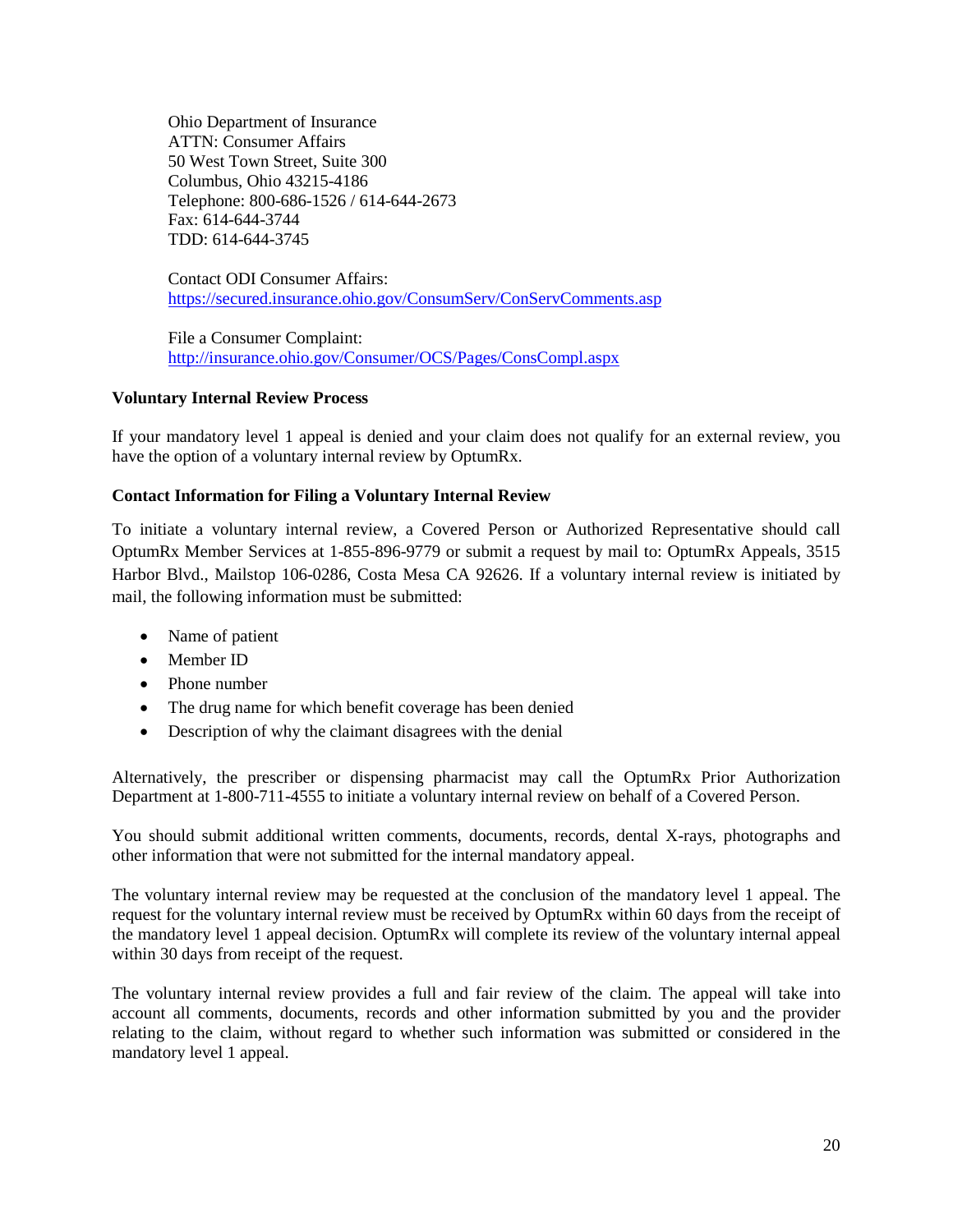## **Alternative Options**

You can decide at any time during this process to either pay out of pocket or ask your prescriber for a covered alternative as stipulated in your benefit plan's design.

# **SUBROGATION AND RIGHT OF RECOVERY**

These subrogation and right of recovery provisions shall apply to all current or former plan participants and also to the parents, guardian, or other representative of a dependent child who incurs claims and is or has been covered by the Plan. The Plan's right to recover (whether by subrogation or reimbursement) shall apply to the personal representative of your estate, your decedents, minors, and incompetent or disabled persons. "You" or "your" includes anyone on whose behalf the Plan pays benefits. No adult Covered Person hereunder may assign any rights that the Plan may have to recover medical and/or prescription drug expenses from any tortfeasor or other person or entity to any minor child or children of said adult Covered Person without the prior written consent of the Plan.

The Plan's right of subrogation or reimbursement, as set forth below, extends to any payment you receive, or have a right to receive, including, but not limited to, any payment or right to payment from any and all insurance coverage available to you due to an injury, illness or condition for which the Plan has paid medical and/or prescription drug claims (including, but not limited to, liability coverage, uninsured motorist coverage, underinsured motorist coverage, personal umbrella coverage, medical payments coverage, workers' compensation coverage, no fault automobile coverage or any first party insurance coverage).

The Plan is always secondary to automobile no-fault coverage, personal injury protection coverage, or medical payments coverage.

No disbursement of any settlement proceeds or other recovery funds from any insurance coverage or other source will be made until the Plan's subrogation and reimbursement interest are fully satisfied.

## **Subrogation**

The right of subrogation means the Plan is entitled to pursue any claims that you may have in order to recover the benefits paid by the Plan. Immediately upon paying or providing any benefit under the Plan, the Plan shall be subrogated to (stand in the place of) all of your rights of recovery with respect to any claim or potential claim against any party, due to an injury, illness or condition to the full extent of benefits provided or to be provided by the Plan. The Plan may assert a claim or file suit in your name and take appropriate action to assert its subrogation claim, with or without your consent. The Plan is not required to pay you part of any recovery it may obtain, even if it files suit in your name.

# **Reimbursement**

If you receive any payment as a result of an injury, illness or condition, you agree to reimburse the Plan first from such payment for all amounts the Plan has paid and will pay as a result of that injury, illness or condition, up to and including the full amount of your recovery. Benefit payments made under the Plan are conditioned upon your obligation to reimburse the Plan in full from any recovery you receive for your injury, illness or condition.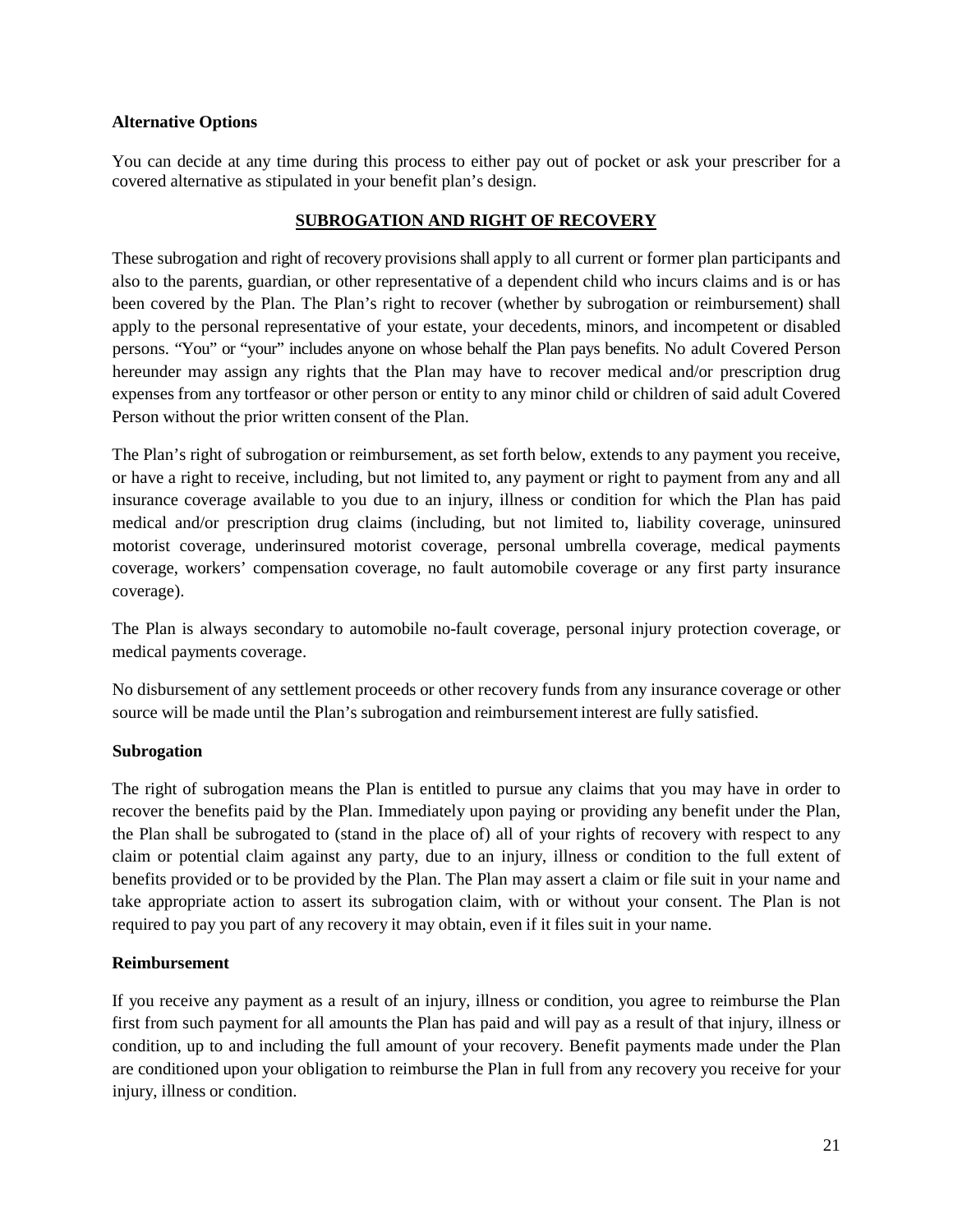# **Constructive Trust**

By accepting benefits from the Plan (whether the payment of such benefits is made to you or made on your behalf to any provider), you agree that if you receive any payment as a result of an injury, illness or condition, you will serve as a constructive trustee over those funds. Failure to hold such funds in trust will be deemed a breach of your fiduciary duty to the Plan. No disbursement of any settlement proceeds or other recovery funds from any insurance coverage or other source will be made until the Plan's subrogation and reimbursement interest are fully satisfied.

# **Lien Rights**

Further, the Plan will automatically have a lien to the extent of benefits paid by the Plan for the treatment of the illness, injury or condition upon any recovery by you whether by settlement, judgment or otherwise. The lien may be enforced against any party who possesses funds or proceeds representing the amount of benefits paid by the Plan including, but not limited to, you, your representative or agent, and/or any other source that possessed or will possess funds representing the amount of benefits paid by the Plan.

## **Assignment**

In order to secure the Plan's recovery rights, you agree to assign to the Plan any benefits or claims or rights of recovery you have under any automobile policy or other coverage, to the full extent of the Plan's subrogation and reimbursement claims. This assignment allows the Plan to pursue any claim you may have, whether or not you choose to pursue the claim.

## **First-Priority Claim**

By accepting benefits from the Plan, you acknowledge that the Plan's recovery rights are a first priority claim and are to be repaid to the Plan before you receive any recovery for your damages. The Plan shall be entitled to full reimbursement on a first-dollar basis from any payments, even if such payment to the Plan will result in a recovery which is insufficient to make you whole or to compensate you in part or in whole for the damages sustained. The Plan is not required to participate in or pay your court costs or attorney fees to any attorney you hire to pursue your damage claim.

## **Applicability to All Settlements and Judgments**

All terms of these subrogation and reimbursement provisions shall apply and the Plan is entitled to full recovery regardless of whether any liability for payment is admitted and regardless of whether the settlement or judgment identifies the medical and/or prescription drug benefits the Plan provided or purports to allocate any portion of such settlement or judgment to payment of expenses other than medical and/or prescription drug expenses. The Plan is entitled to recover from any and all settlements or judgments, even those designated as pain and suffering, non-economic damages and/or general damages only. The Plan's claim will not be reduced due to your own negligence.

# **Cooperation**

You agree to cooperate fully with the Plan's efforts to recover benefits paid. It is your duty to notify the Plan within 30 days of the date when any notice is given to any party, including an insurance company or attorney, of your intention to pursue or investigate a claim to recover damages or obtain compensation due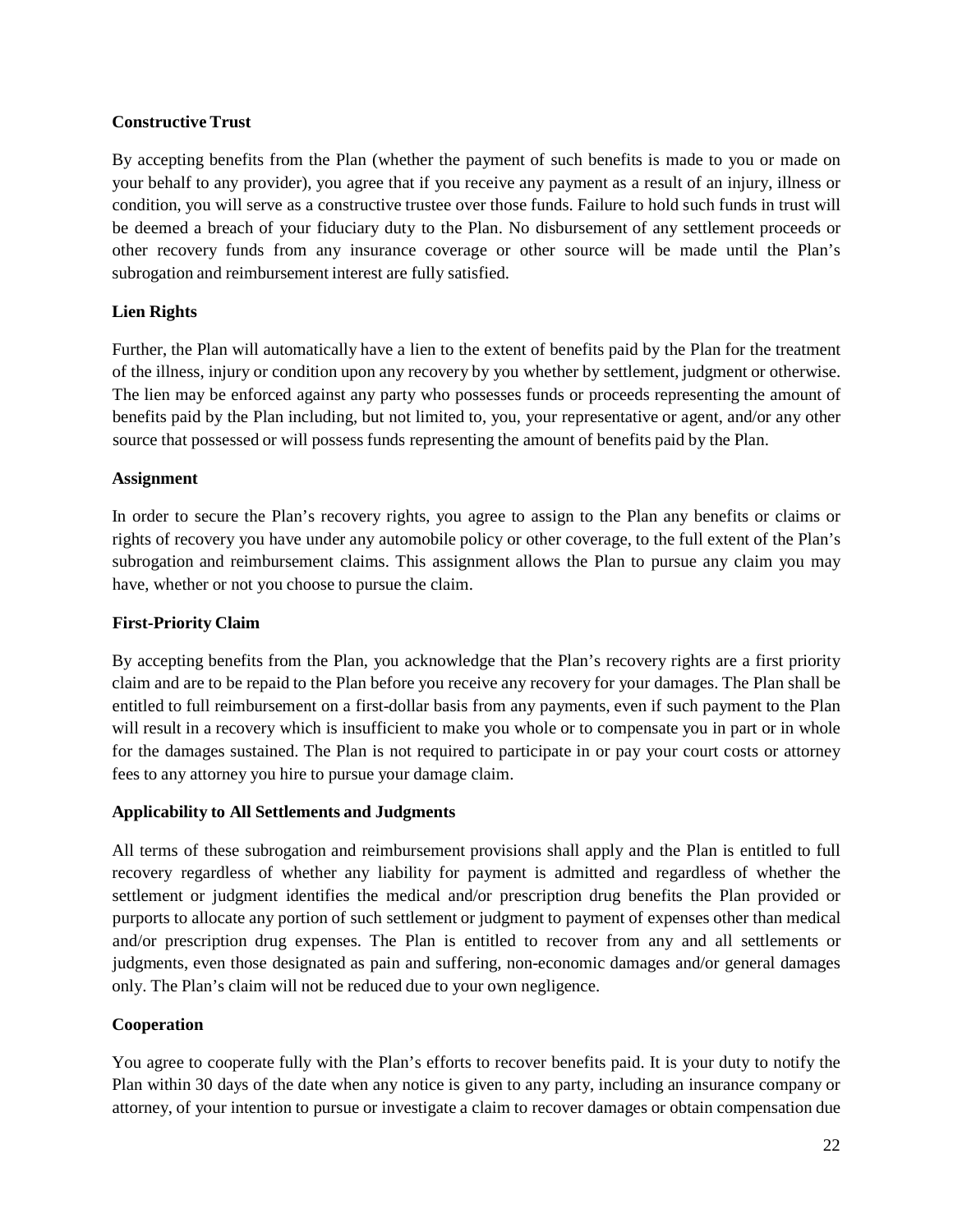to your injury, illness or condition. You must not settle or compromise any claim unless the Plan or its representative is notified in writing at least 30 days prior to such settlement or compromise and the Plan or its representative agrees to such settlement or compromise in writing. You and your agents agree to provide the Plan or its representatives notice of any recovery you or your agents obtain prior to receipt of such recovery funds or within 5 days if no notice was given prior to receipt. Further, you and your agents agree to provide notice prior to any disbursement of settlement or any other recovery funds obtained. You and your agents shall promptly provide all information requested by the Plan, its representative, or the Claims Administrator, including, but not limited to, completing and submitting any applications or other forms or statements as the Plan may reasonably request and all documents related to or filed in personal injury litigation, including, but not limited to, any police report, notices, or other papers received in connection with the injury, illness or condition. Failure to provide this information, failure to assist the Plan in pursuit of its subrogation rights or failure to reimburse the Plan from any settlement or recovery you receive may result in the denial of any future benefit payments or claim until the Plan is reimbursed in full, termination of your health benefits or the institution of court proceedings against you.

You shall do nothing to prejudice the Plan's subrogation or reimbursement interest or prejudice the Plan's ability to enforce these subrogation and reimbursement provisions. This includes, but is not limited to, refraining from making any settlement or recovery that attempts to reduce or exclude the full cost of all benefits provided by the Plan or disbursement of any settlement proceeds or other recovery prior to fully satisfying the Plan's subrogation and reimbursement interest.

You acknowledge that the Plan has the right to conduct an investigation regarding the injury, illness or condition to identify potential sources of recovery. The Plan reserves the right to notify all parties and their agents of its lien. Agents include, but are not limited to, insurance companies and attorneys.

# **Future Benefits**

If you fail to cooperate with and reimburse the Plan, the Plan reserves the right to deny any future benefit payments on any other claim made by you until the Plan is reimbursed in full. However, the amount of any covered services excluded under this section will not exceed the amount of your recovery.

# **Interpretation**

In the event that any claim is made that any part of these subrogation and reimbursement provisions is ambiguous or questions arise concerning the meaning or intent of any of its terms, the Plan and/or its representative shall have the sole authority and discretion to resolve all disputes regarding the interpretation of these provisions.

# **Jurisdiction**

By accepting benefits from the Plan, you agree that any court proceeding with respect to these subrogation and reimbursement provisions may be brought in any court of competent jurisdiction as the Plan may elect. By accepting such benefits, you hereby submit to each such jurisdiction, waiving whatever rights may correspond by reason of your present or future domicile. By accepting such benefits, you also agree to pay all attorneys' fees incurred by the Plan in successfully enforcing in any court proceeding the Plan's subrogation and/or reimbursement rights against you.